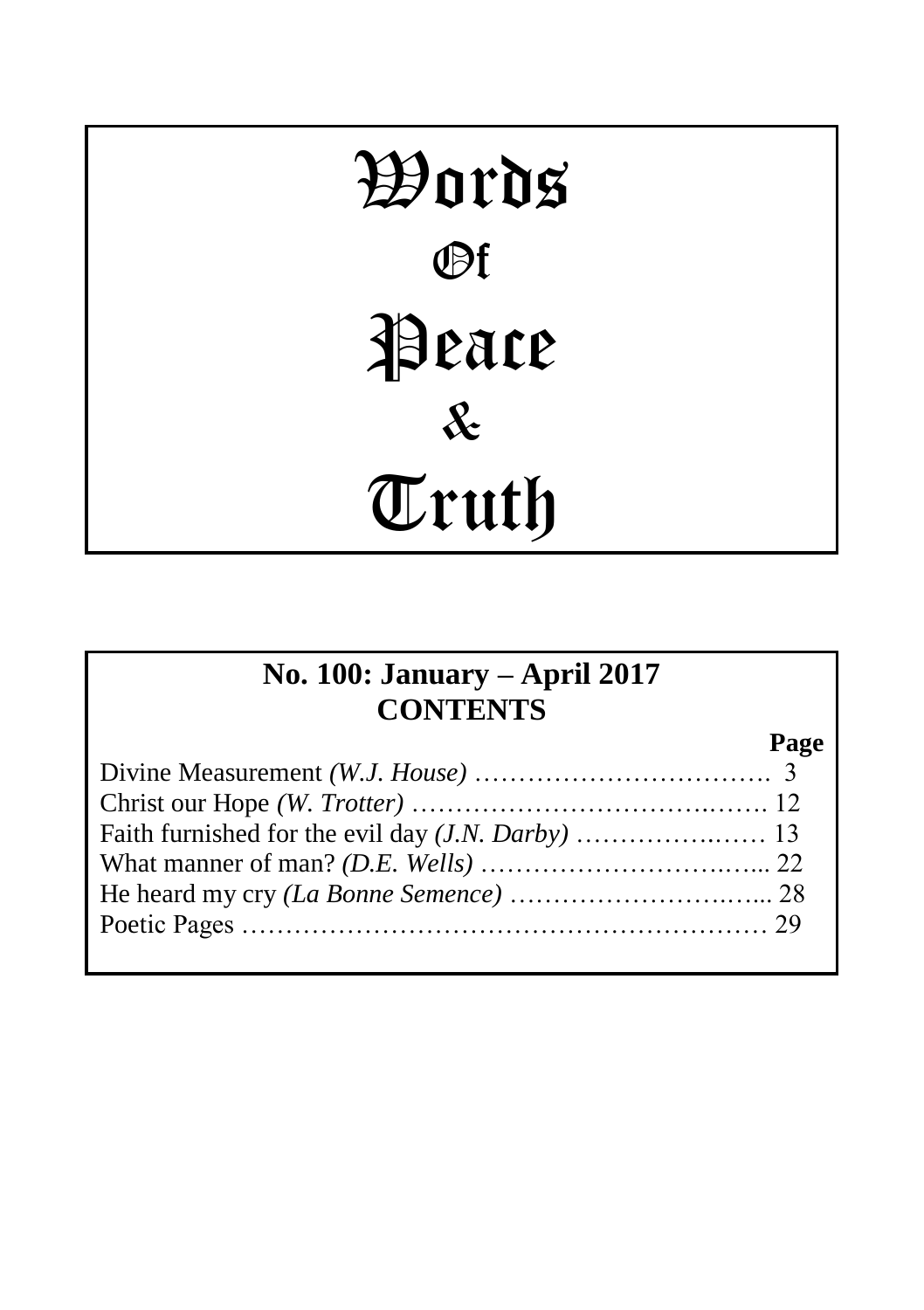#### **WORDS OF PEACE & TRUTH** *(Esther 9:30; see also Zechariah 8:19 and Jeremiah 33:6)* **No. 100: January – April 2017 Editorial**

There can be no doubt that we live in remarkable times when rapid changes are occurring in moral, social, political, religious and technological contexts. Perhaps the stage is being prepared on which those events which have long been prophesied in the Bible but which have not yet taken place will be acted out. It is written of the men of Issachar that they "had understanding of the times, to know what Israel ought to do" (1 Chronicles 12:32). May the Lord help us to be like that in our day.

The first article addresses the question of how God uses time. It appeared in WPT No. 27 in 1993 but the readership of the magazine has changed considerably since then and on re-reading the article recently I was freshly impressed with its relevance to us today.

Aware that many readers have the Collected Writings of J.N. Darby on their bookshelves I do not often reproduce his ministry to any length in this magazine but  $-$  again bearing in mind the trends and influences which are around us today  $-$  I thought it would be profitable to include a piece by him on the armour of Ephesians 6. There are in fact two articles by him on this subject (in C.W. Volumes 16 and 17) and I have selected the shorter one.

I trust that the article from *"La Bonne Semence"* will encourage all those who distribute gospel tracts – a good work. To all readers I would say, may the Lord "encourage your hearts, and establish you in every good work and word" (2 Thessalonians 2:17). *G.S.B.*

*Editor: Geoffrey Bacon, 58 Byron Avenue, Coulsdon, Surrey, England.CR5 2JR Website: [www.wordsofpeaceandtruth.co.uk](http://www.wordsofpeaceandtruth.co.uk/) E-Mail: [bacon707@btinternet.com](mailto:bacon707@btinternet.com) Tel: 020-8660.2915*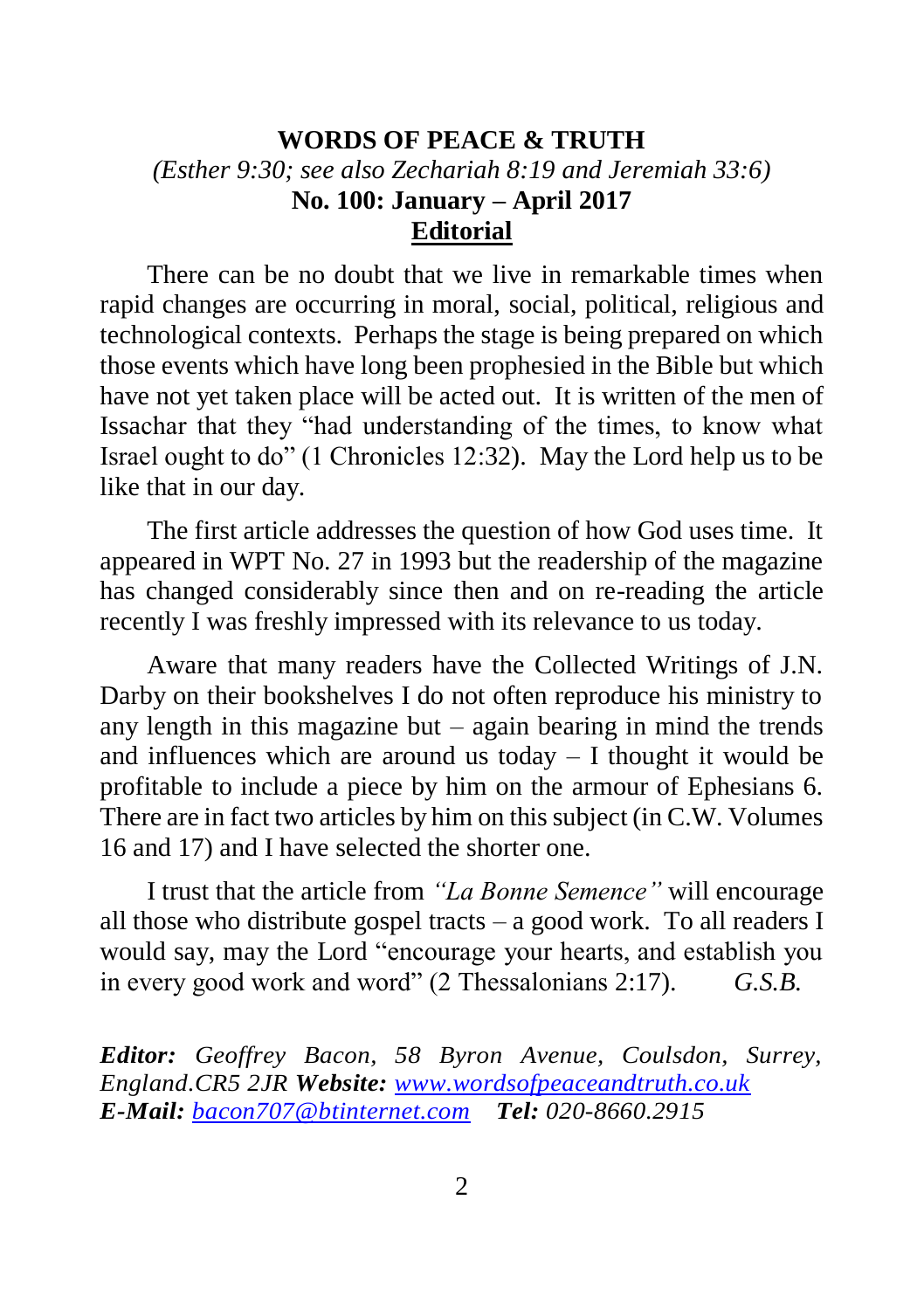#### **DIVINE MEASUREMENT** *Genesis 1:14-19; Revelation 20:1-8*

THERE is one attribute of God that I have enjoyed in recent times, namely, that He is "the God of measure" (2 Cor. 10:13 – Darby Trans). His ability to measure things is one of His attributes. He has many other attributes, all contributing to His glory. He is the God of glory, the God of patience, the God of hope, the God of recompences.\* He is also the God of measure, and we cannot challenge His measurements. He measures by distance; He measures by weight; He measures by time. His ability to measure distances baffles the human mind, as seen in the physical universe, and all such measurements are perfect. His ability to measure by weight is perfect. He is said to have weighed the mountains, and to have measured the waters in the hollow of His hand (Isa. 40:12); He measured how much water would be suitable on this globe. He weighs actions on His balances (1 Sam. 2:3). He even weighs the spirits of men (Proverbs 16:2), so perfect are His balances.

I refer now to God's ability to measure time, for I believe that if we receive this feature of His glory into our hearts, we shall be calm in view of what confronts us. God's glory is seen, amongst many other ways, in His wonderful ability to measure time. These scriptures begin the subject and end it, but I want to draw upon our knowledge of the Scriptures to refer to others as we proceed.

The first scripture indicates that God measures the seasons and the days and the years. In establishing the great luminaries that rule above, God said, "Let them be for signs, and for seasons, and for days, and years." God has

*\*Jeremiah 51:56 – and, of course, He is the God of peace (Phil. 4:9 and Heb. 13:20) – Editor.*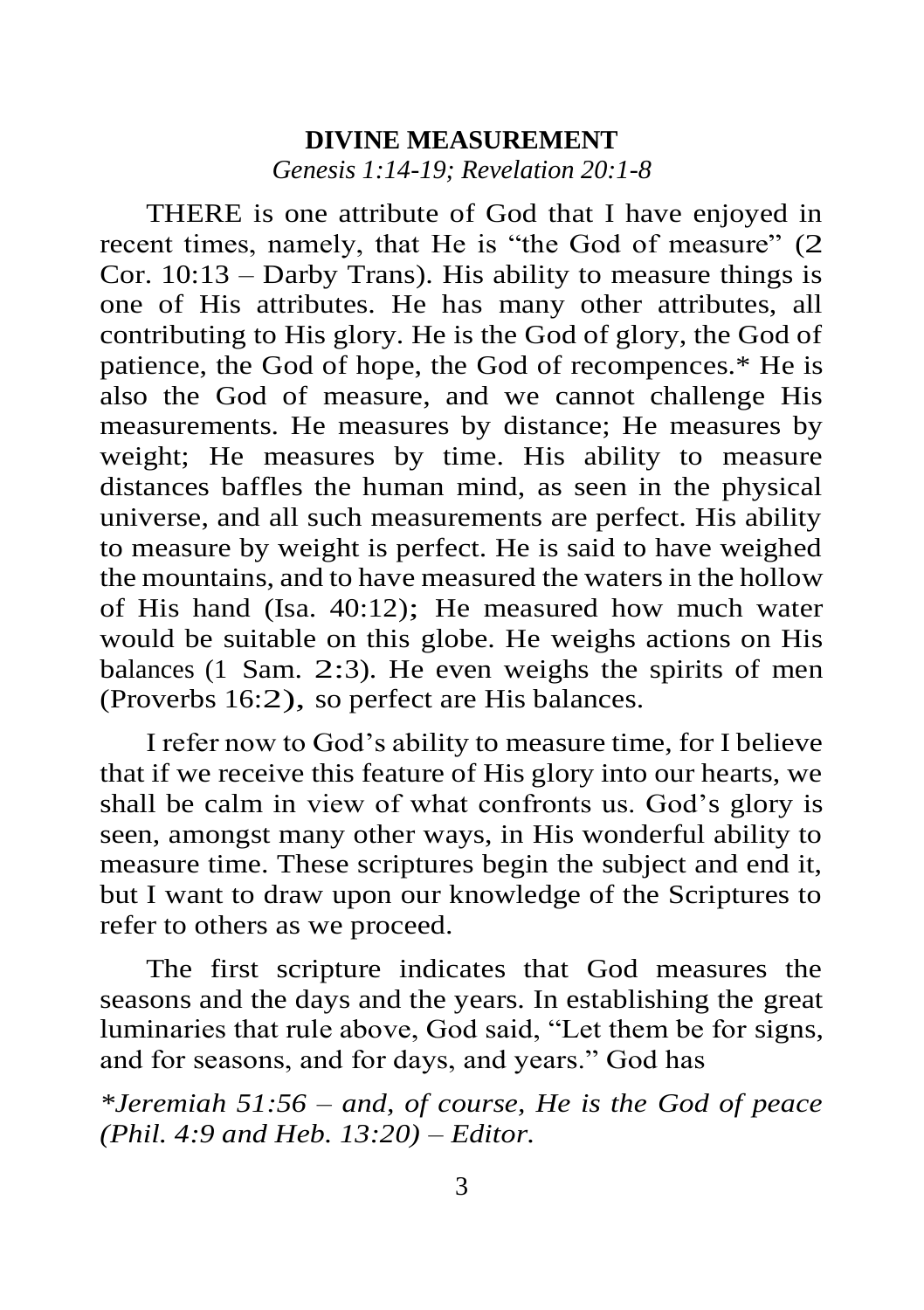determined how long a day will be, how long a night will be, how long a month will be, how long a season will be, and how long a year will be. All are fixed from heaven and are outside man's range to alter. God measured them and no one could challenge the perfection of such measurements. The ordinances of the heavens whereby they rule over the earth have fixed the day. We cannot shorten or lengthen it. They have fixed the month – the moon determining the month – they have fixed the seasons and they have fixed the year.

I mention this to show that God has power and uses it to control time and measure it. Now if He has done that in the physical universe, will He stand aside and ignore time in the working out of things here on earth? Never! If He has controlled time in establishing the creation as we now have it, do you think He stands back and has no say in the times that pass over us? He took account of the times that passed over David and the times that passed over Israel (1 Chron. 12:30) and He controls and takes cognisance of the times that pass over His people now. We see this in relation to man in his departure from God in the days of Noah. There was a world in defiance of God, filled with corruption and violence. God fixes the time for that world at 120 years. He says to Noah, "My spirit shall not always strive with man ... but his days shall be an hundred and twenty years" (Gen. 6:3). God measures the time that He will allow such a world to continue, one hundred and twenty years. Will He not do that now? He certainly will. Let us not think that things will go on and on. God has fixed the time for the end. Here in Genesis He fixed, not only the year, but the day. The day Noah went into the ark was the seventeenth of the second month of the six hundredth year of Noah's life. It was fixed, and on that same day the windows of heaven were opened and the fountains of the great deep broken up. It is all so determined from heaven.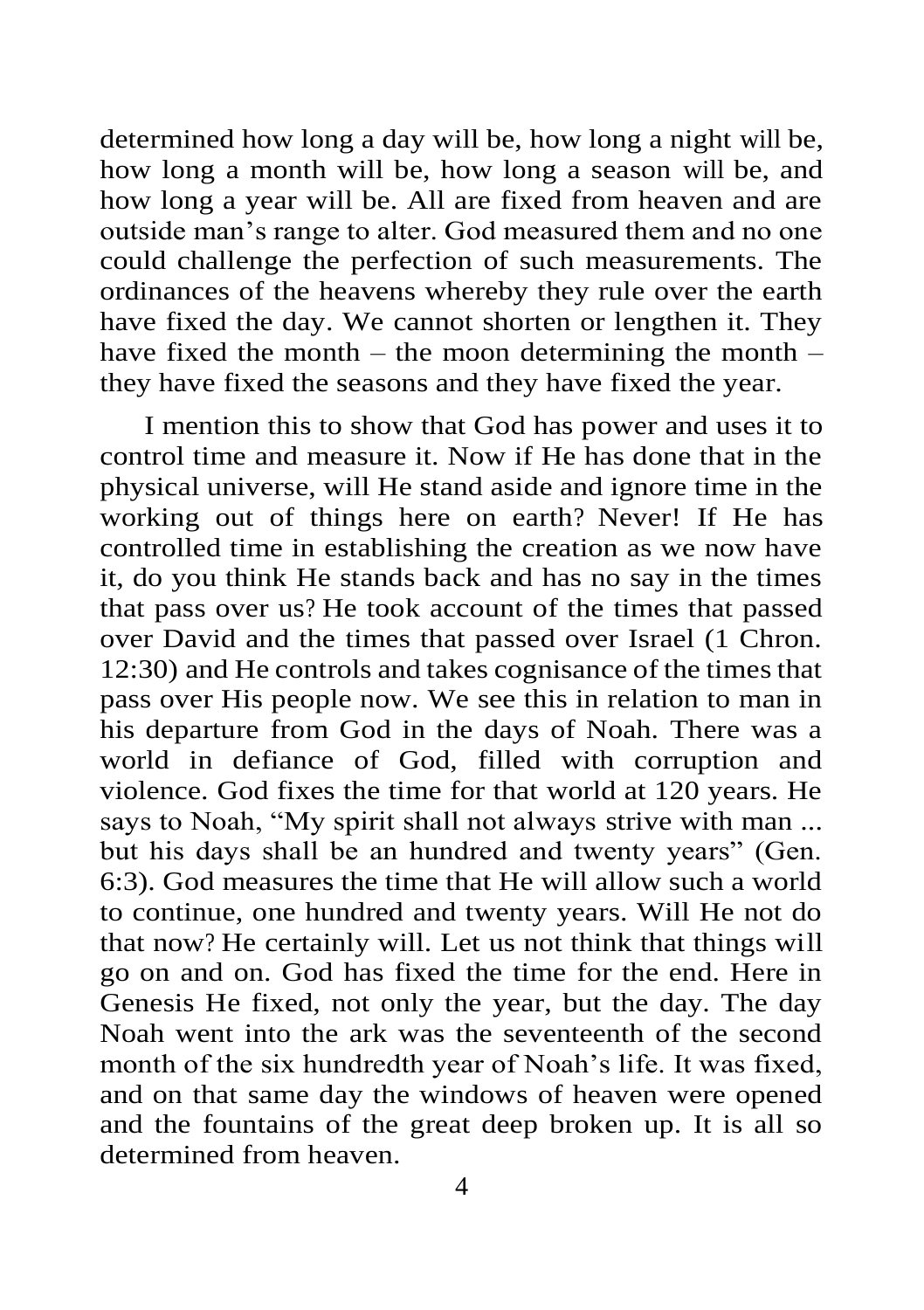We see that working out again in another way; the period of the persecution of God's people in Egypt is fixed. God told Abraham that his seed would go down into a land not theirs and be persecuted four hundred years, Gen. 15: 13. The period that He would permit His people to be afflicted in the world was fixed by God. He determined that. Will He not do that now? He certainly will. He will fix the time He will permit the world to afflict His people, as He did then. Four hundred years, He says, and you can trace it out.\* When the four hundred years are up, the power of Egypt is broken and His people are delivered. All is in His hands as to time. The same principle operates as to the seven years of plenty and the seven years of famine in Joseph's day. God in His wisdom measures the time of plenty, and then He measures the time of famine. All is controlled by Him. The dreams that Pharaoh received indicate what God is doing. God makes known to Pharaoh what He is doing during a defined period of plenty and then a defined period of famine. I do not touch on what these things represent, but I point them out to help us to see how time is controlled by God.

I pass on to Numbers, and we find there that the period allotted in the wilderness is fixed by God – forty years, a year for a day (Num. 14:33, 34). Forty days were spent spying out the land; now they were to be in the wilderness forty years. It is clear that the period in which His people are in wilderness conditions, with all it brings upon them, is fixed by God. It is not accidental; it is not casual. It is defined from heaven.

Another matter that God fixes as to time is the space for repentance – a very grave matter for every heart. I refer to Jezebel. Scripture says, "that woman Jezebel" (Rev. 2:20) –

*\* It is evident that the 400 years ran from when God spoke with Abraham – Editor.*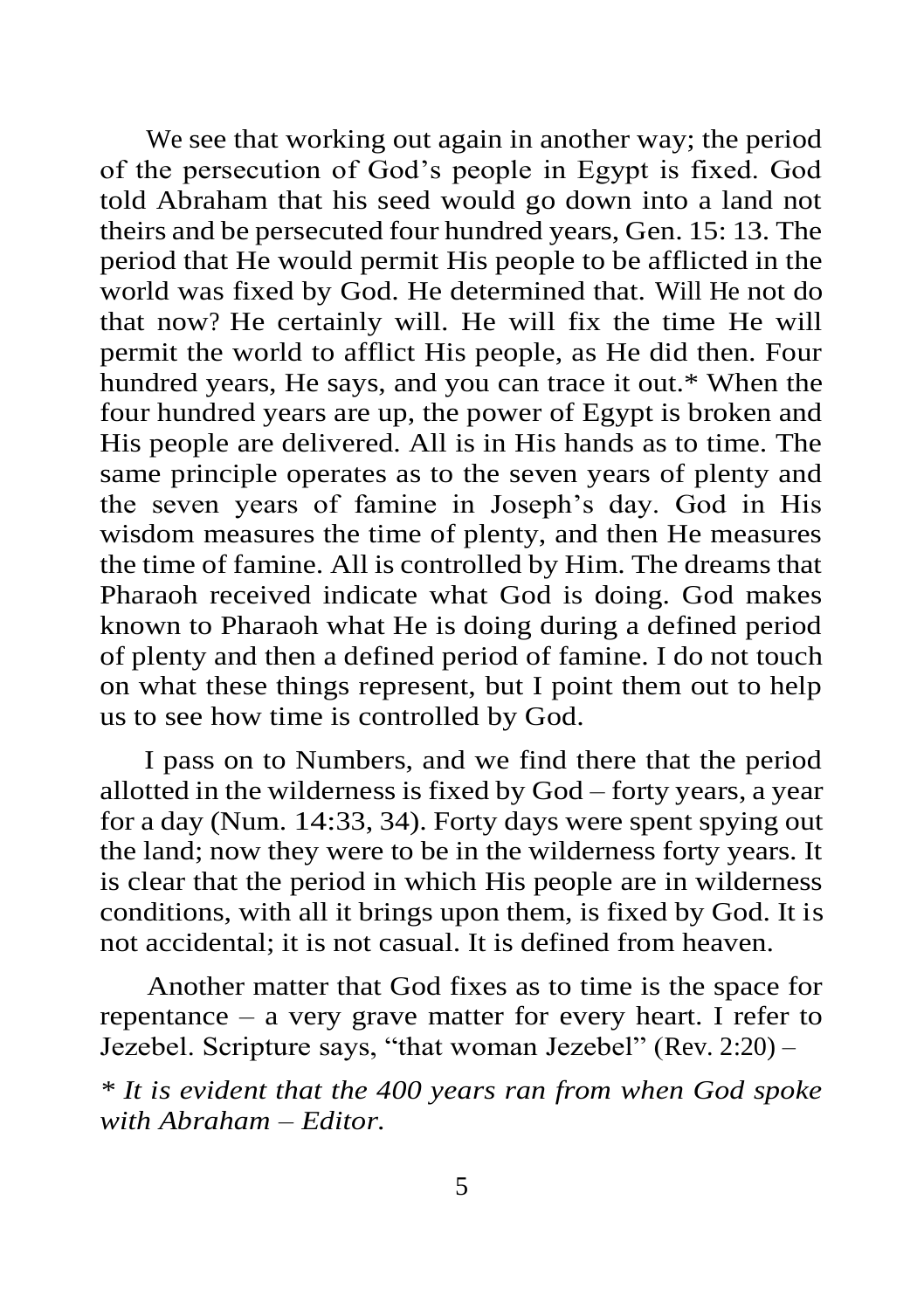the most wicked queen that has reigned. But the Lord says, "I gave her time that she should repent" (Rev. 2:21). The Lord allotted to her a period for repentance, known to Him as to its length, but defined. She repented not. This matter has tested me and I hope it will come home to all, that heaven allots a period for repentance. We cannot say on our side exactly how long it is, but heaven fixes it. If repentance is reached within that period, thank God; but if it is not, the period is passed over to our loss. I am not speaking primarily to unbelievers. I am including each one of us in relation to any matters that need adjusting, that need repentance. There is a period in the mind of God, and if we miss it, then we may miss it for the rest of the journey. The Lord controls the time for it to be done. It is in His hands. Even be we such as Jezebel, there is space for repentance. If we pass that space, the matter is settled.

We see this principle working beautifully as to Nineveh. The prophet comes there and says, "Yet forty days" (Jonah 3:4). God granted that space for repentance. We cannot tell how long the forty days literally may be to any one of us, but there is space for adjusting matters that are wrong. If, like the king of Nineveh, we humbly face the thing in the forty days, that is our deliverance, but if we pass over the forty days then we are as Jezebel. They went out to look for her but could not find her, for the dogs had eaten her (2 Kings 9: 35). She fell into the hands of the unclean. I commend this matter to each of us. Each knows his own history. Why not put things right while there is time? Let it come home to our consciences and hearts. Why not put it right in the period allotted by heaven? "I gave her space for repentance," the Lord says.

I pass on to Hezekiah, and would show that God allots us the period of our life here, a most comforting thought. The length of life of one of God's people is not accidental; the matter is in the hands of God. God, speaking to Hezekiah, says, "Set thy house in order; for thou shalt die, and not live" (2 Kings 20:1). The time had come in God's mind to close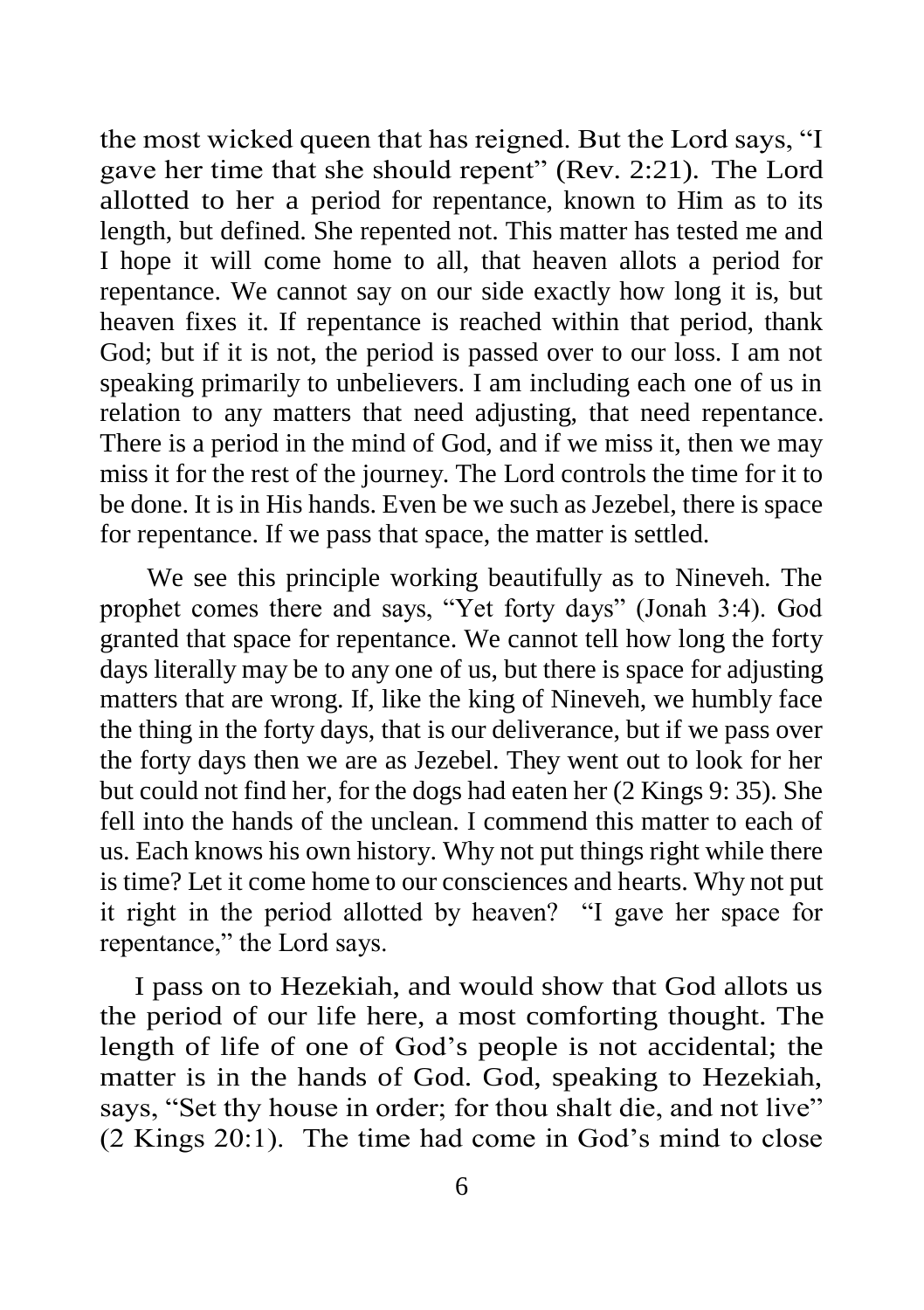this life. Hezekiah weeps and prays, and God grants him fifteen years. He fixes another period. He measures the extended period of Hezekiah's life. That ought to quieten our spirits whatever comes. Whatever lies before us, our lives – the length of them here – are in the hands of God. Let us not be dismayed, nor filled with undue fear. Let us not fear, for our breath is in the hands of God. Paul says, "the time of my release is come." This is a great solace to us all. The time is fixed by God. He can in His wisdom extend it, for in the working out of His ways, God takes account of the desires and prayers of His people, whether in lengthening a period of blessing, shortening a time of severe pressure, or deferring the moment of judgment. It is *God,* however, who measures and fixes the time.

I pass on. The period of the captivity is fixed by God – seventy years. God determined the period His people would be in captivity. The end is fixed, and after seventy years, God says, "I will visit you" (Jer. 29:10). The period we have to go through in discipline because of our failures individually or collectively, is fixed by God. Let us humbly accept it. That is what Daniel did. He did not resist, but bowing to it accepted it humbly. He understood by the books when the time was drawing near for the release of Israel. He understood what was written in Jeremiah the prophet about the seventy years.

I come now to the New Testament, where we come to this thought in a most glorious way. The day of the entrance of Christ to this earth is fixed by heaven. The angelic hosts say "this day" (Luke 2:11). Multitudes of the heavenly hosts join in the celebrations of that day. "Behold, I bring you good tidings of great joy, which will be to all people. For unto you is born *this day* in the city of David a Saviour, which is Christ the Lord." The day and the place were designed by heaven, God's hand overruling even the Roman census that it should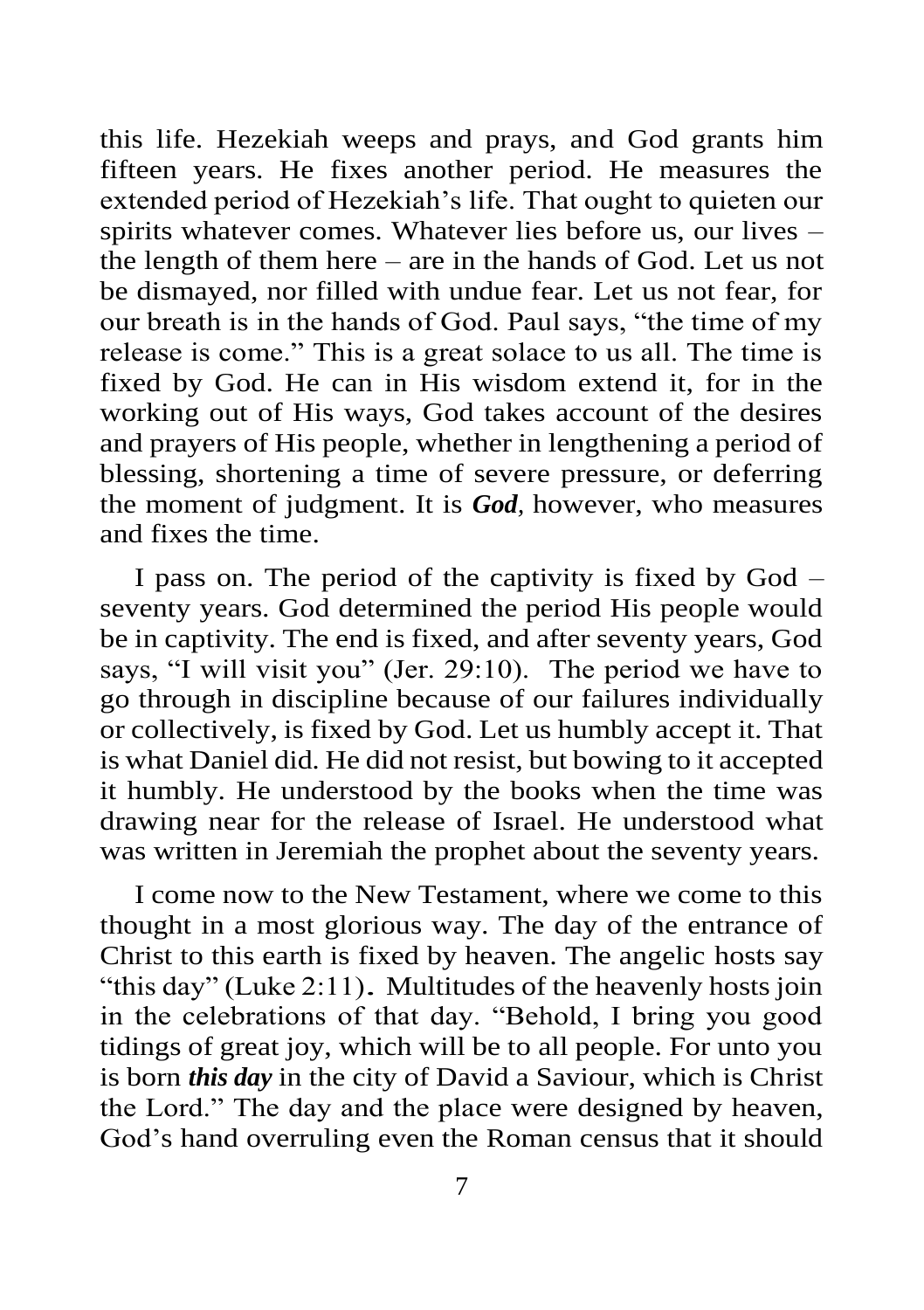be in the place, as well as on the day, of His determining – all ordered by heaven, all measured by God.

Then, referring to the public service of Christ, we read, "when the fulness of the time was come, God sent forth his Son" (Gal. 4:4). Oh, what a time! the *fulness* of the time. One cannot convey much of what this means, but the great outgoing of time was the public appearance of Jesus as sent here as the Son. "God sent forth his Son." The time for this was measured. "God, having raised up his servant, has sent him, blessing you" (Acts 3:26). Then the duration of the Lord's public service was measured. It was all ordered from heaven. Again and again they would terminate His life, but could not. They may take Him to the brow of the hill to cast Him down headlong, but He goes His way. They may take stones to stone Him, but His hour was not yet come. The day of the death of Jesus is also fixed by heaven – the "due time" (Rom. 5:6). I could not tell you all that enters into that word "due" – the time measured according to the divine calendar for the great Sacrifice. They say, "Not on the feast day, lest there be an uproar of the people" (Mark 14:2)*.* It was the day that the Passover must be killed, like the passover of which it says, "It is a night much observed" (Exod. 12:42). The month of the passover was the beginning of months, but the "night" of the passover sacrifice was to be much remembered. So it was in due time that Christ died for the ungodly – the time due according to divine measurements. If God had His hand over the situation at Calvary, will He not have it over the situation to-day? There never was anything like Calvary for lawlessness in man and for the power of the devil, but God had His hand over the whole situation, and measured it.

I now refer to several passages in the Revelation of kindred import. The Lord says to the church at Smyrna that they would have tribulation ten days. They were going to pass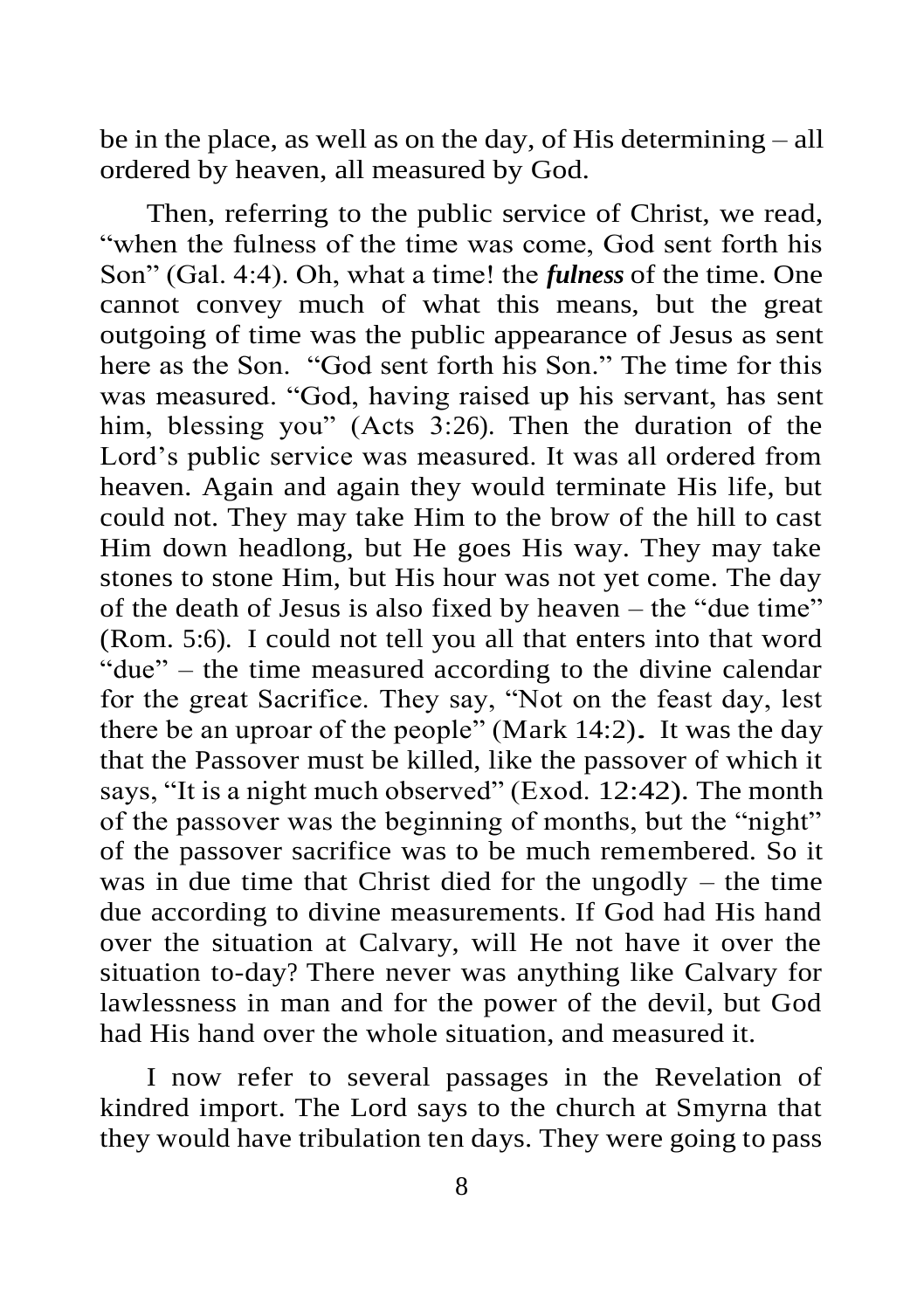through a period when some would die, the Lord saying to such "be thou faithful to death, and I will give thee a crown of life … He that overcometh, shall not be hurt of the second death" (Rev. 2:10, 11). The Lord measures the period of tribulation, more intense perhaps than ever in Christian history, but measured by the Lord – ten days. He fixes the period. Let us face what is ahead of us, realising that He will fix the days. He will fix the ten days. He will know how long to let it go on; He will determine when it begins and when it ends. It is not in other hands. Whoever may be the instrument causing the suffering, the period is controlled by the Lord. "Ye shall have tribulation ten days."

I refer to Revelation 9, where out of the smoke of the pit come locusts; they are like horses; they have hair like women, teeth like lions. Their noise is like many horses and chariots running to battle. They have a sting like a scorpion, and they hurt men *five months.* This awful scourge that comes from the pit has to be gone through, but the period is determined by God – five months. They cannot shorten it. They look for death, but cannot find it, and the five months have to be gone through.

Then in ch. 11 the prophetic period is fixed in days, not months. There are the two prophets, and it says, "they shall prophesy a thousand two hundred and threescore days" (Rev.11:3). Nobody can touch them till they have finished their testimony. The period in which the prophetic word is available is fixed by God, even to days. That is a great matter for us to see. We cannot lend our ear to it as we like, assuming it is always to go on. The period of the prophetic word is fixed. They are slain and their bodies lie on the street of the great city three and a half days – the expression of the hatred of the then world for divine testimony. Its contempt for the witnesses is seen in that their bodies lie there three and a half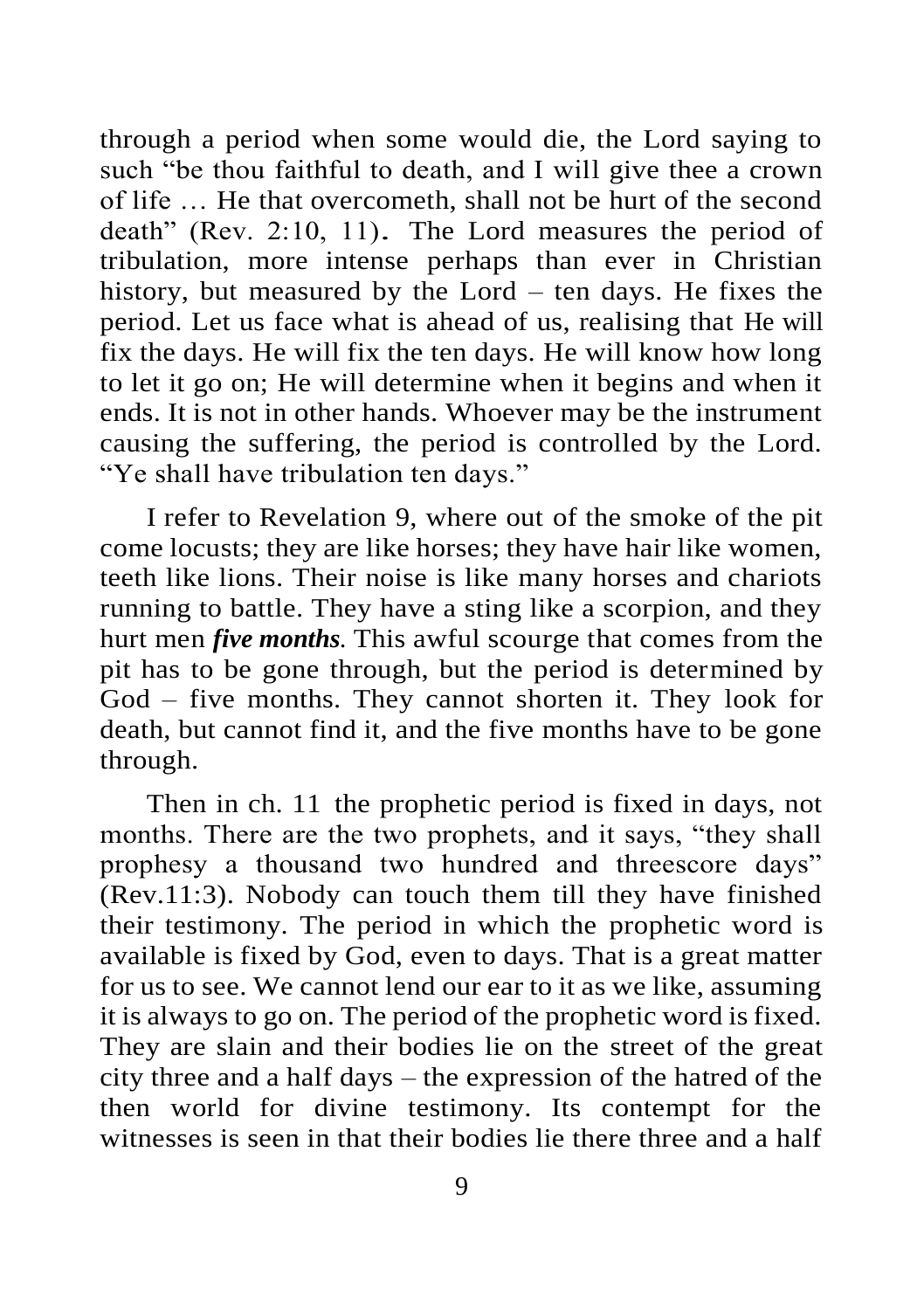days; the period is fixed. They cannot leave those bodies there indefinitely. God may permit His testimony to be under reproach and scorn for a period, but the period is fixed. Three and a half days, no longer, and after the three and a half days they stand up on their feet. I call attention to the fixing of the time of reproach and contempt of the saints. God knows how long He is going to allow it.

In ch. 13 the beast is seen arising out of the sea. It has a mouth like a lion, devouring; with feet like a bear, rending in pieces with unspeakable cruelty. It is like a leopard, another evidence of ferocity. It has authority to continue forty-two months, no more. The period of its power is defined, but this period is to be gone through in divine government. For fortytwo months the Lamb of God moved amongst men in profound grace and blessing, only to be crucified. The world that refused Him must have forty-two months of the beast the same period as that wherein Jesus moved as the Lamb. "Behold the Lamb of God," said John when looking on Jesus as He walked – no lion-like character, no bear-like character, no leopard-like character, but the Lamb. The God of recompences recompenses the world with forty-two months of the beast's authority, but it is limited; that is my point. It is restricted, but it continues that period and then it terminates for ever, the beast going into the lake of fire. We see that what God may permit is not out of His control. If the beast is on earth controlling the minds and hands of man, his power is restricted by heaven; forty-two months, no more and no less.

I close with the final scripture, in which there is frequent reference to one thousand years. God controls an hour or three hours – what hours they were at Calvary, all under the divine control! He controls one hundred and twenty years; He controls four hundred years; He adds fifteen years to a man's life; He controls ten days of tribulation; three and a half years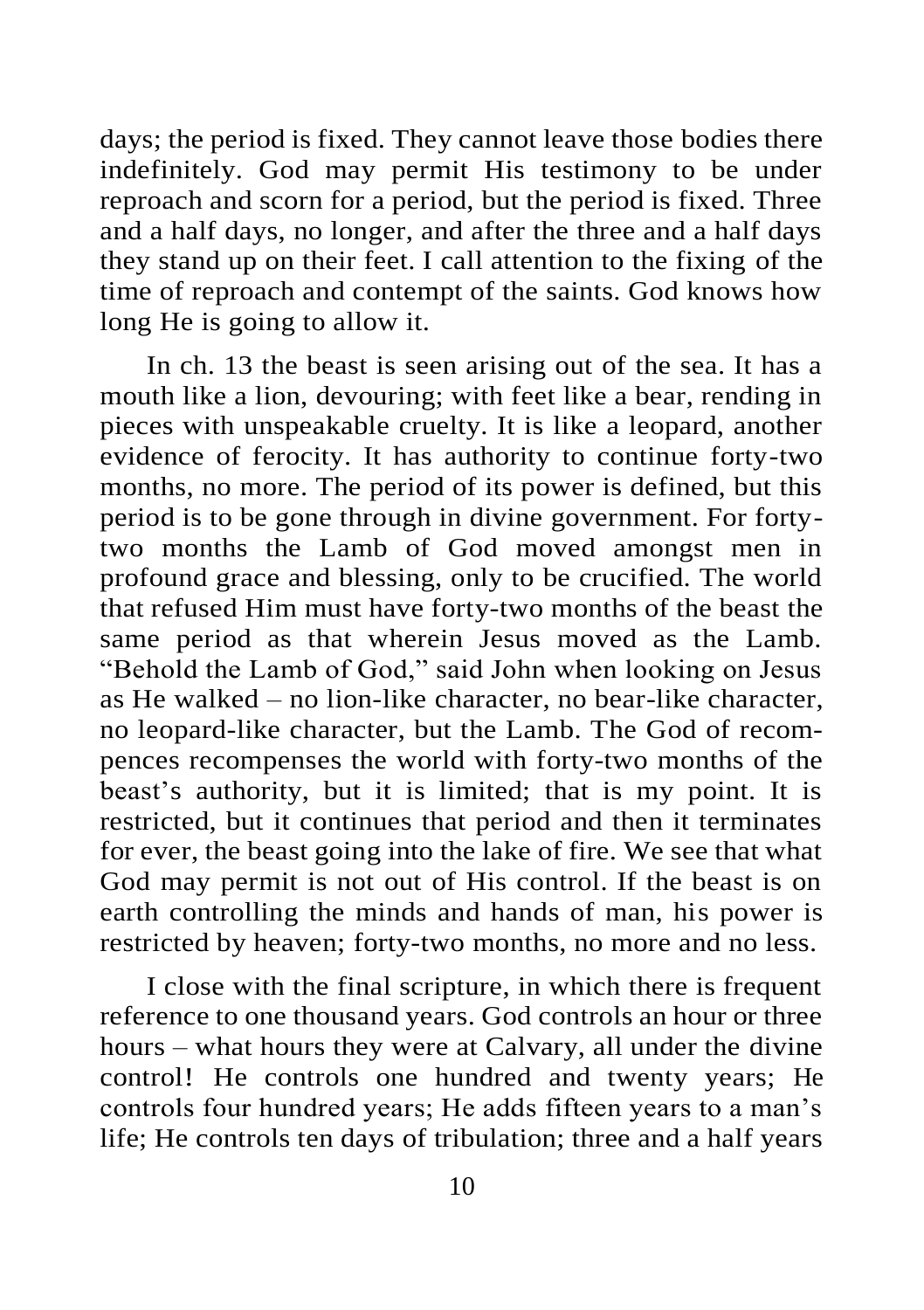of the beast's kingdom is limited by Him, but He is equally able perfectly to control one thousand years. One angel comes down with a great chain. The activities of evil do not mean that God has lost control. He has His angels. One of them can bind the devil; He has His chains, eternal chains indeed, not temporary ones. The angel has a great chain and it is used to bind the devil and put him in the bottomless pit for one thousand years. Year by year, one thousand years, he cannot come out. There is no weakness in the control of that time from the first year to the last. When the thousand years are completed, he must be *loosed* a little by divine order. Not that he breaks through, not that he breaks the chain, but in divine wisdom he must be loosed a little.

Then the prophet sees thrones, and those who sat upon them, who lived and reigned with Christ one thousand years. Those who have part in the first resurrection will live and reign and be priests for one thousand years. The time is allotted by God and under His control. He can allot one thousand as easily as fifteen years. He can control things for one thousand years, as He can control them for one hour. It says of Babylon, "in one hour is thy judgment come" (Rev. 18:10). God can use one hour and one thousand years.

We pass from the thousand years into a scene to which time does not apply. Time is a creature, controlled by God from a moment to one thousand years, but when what God has in mind to do during time is finished, He brings in the new heaven and the new earth and a condition that has no need of the sun or the moon, no need for the gradations of time, be they days or months or years. We shall then have part in a condition that is eternal, abiding for the divine pleasure for ever.

I do not profess to know what God is going to permit, but I am assured of this, that the length of it remains controlled by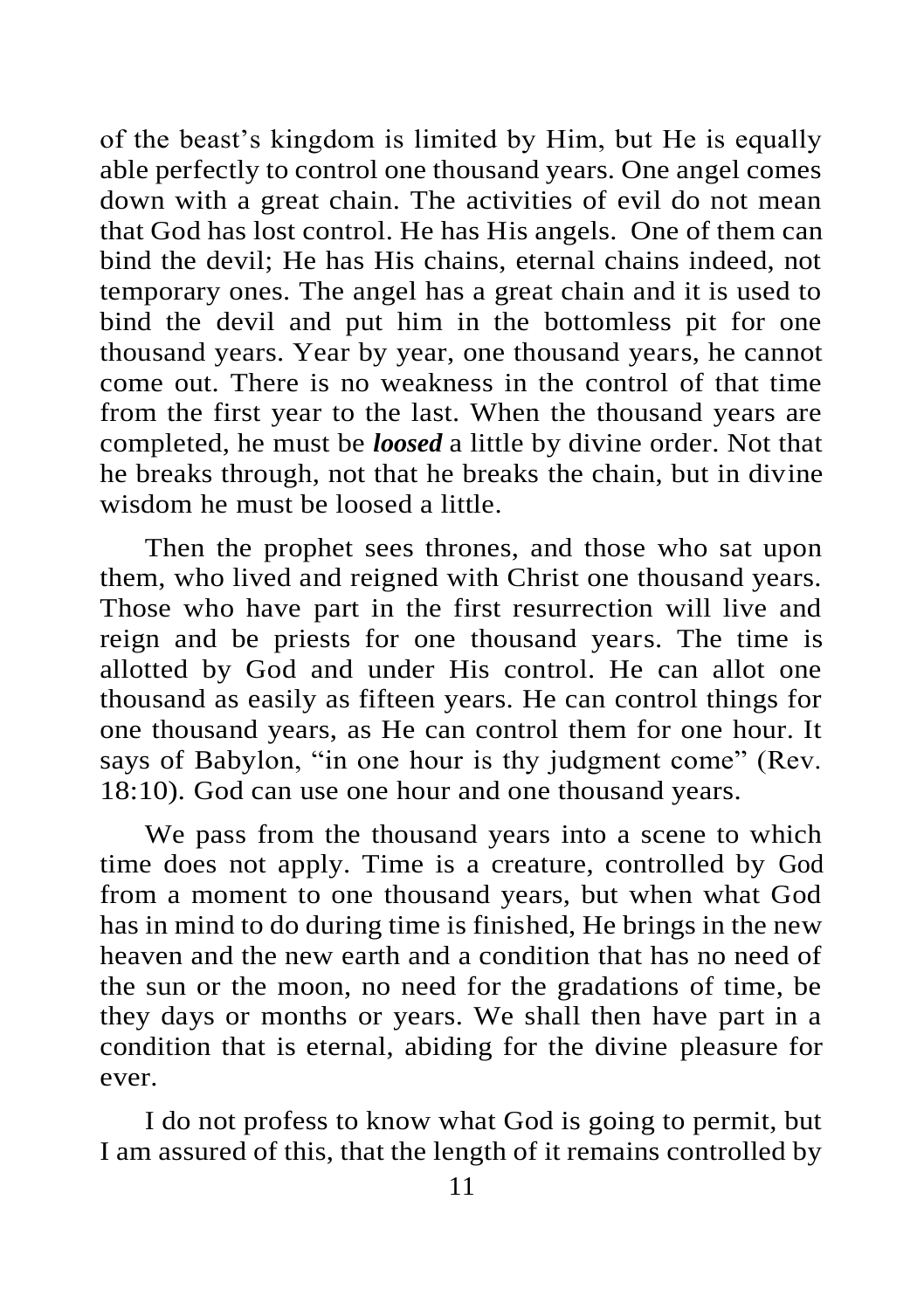Him, whether it be hours or days or months or years, or three and a half years, or fifteen years, or one thousand years. The matter of time is measured by God to accomplish His own purpose. May the Lord help us to be so in the acceptance of it in reality and faith that we may not be overwhelmed with care at this time!

*Address given by W.J. House at Ashfield, Sydney, Australia on June 6th, 1940*.

#### **CHRIST OUR HOPE**

To see Christ – to have the salvation which He wrought out on the cross applied to our bodies as well as to our souls – to have it perfected in our experience even as respects our souls – to have it consummated thus in all who are fellowpartakers with us of Christ – to be with Him, and with them, in our Father's house – to behold His glory which His Father has given  $\text{Him}$  – to appear with  $\text{Him}$  in glory when  $\text{He}$ appears – to reign with Him over a ransomed and redeemed and happy creation – to fulfil our part in the universal harmony of all in heaven, and all in earth, when all shall bow the knee to Jesus, when every tongue shall own Him Lord, and all voices join to celebrate his praise; this, and far more than this – far more than heart can conceive or tongue explain, is what we wait for; and, above all, we wait for Him whose return shall introduce us to all this perfect blessedness – "we wait for God's Son from heaven, whom He raised from the dead, even Jesus, which delivered us from the wrath to come" *(1 Thessalonians 1:10).* **He is our Hope.** We know Him now by faith as our Saviour, our Lord, our life, our peace, our joy, our all. **And He is our Hope.** He is plainly said to be so in 1 Timothy 1:1, "Paul, an apostle of Jesus Christ, by commandment of God our Saviour, and Lord Jesus Christ, which is **our Hope**. And what He is thus in so many plain words expressly declared to be in this passage,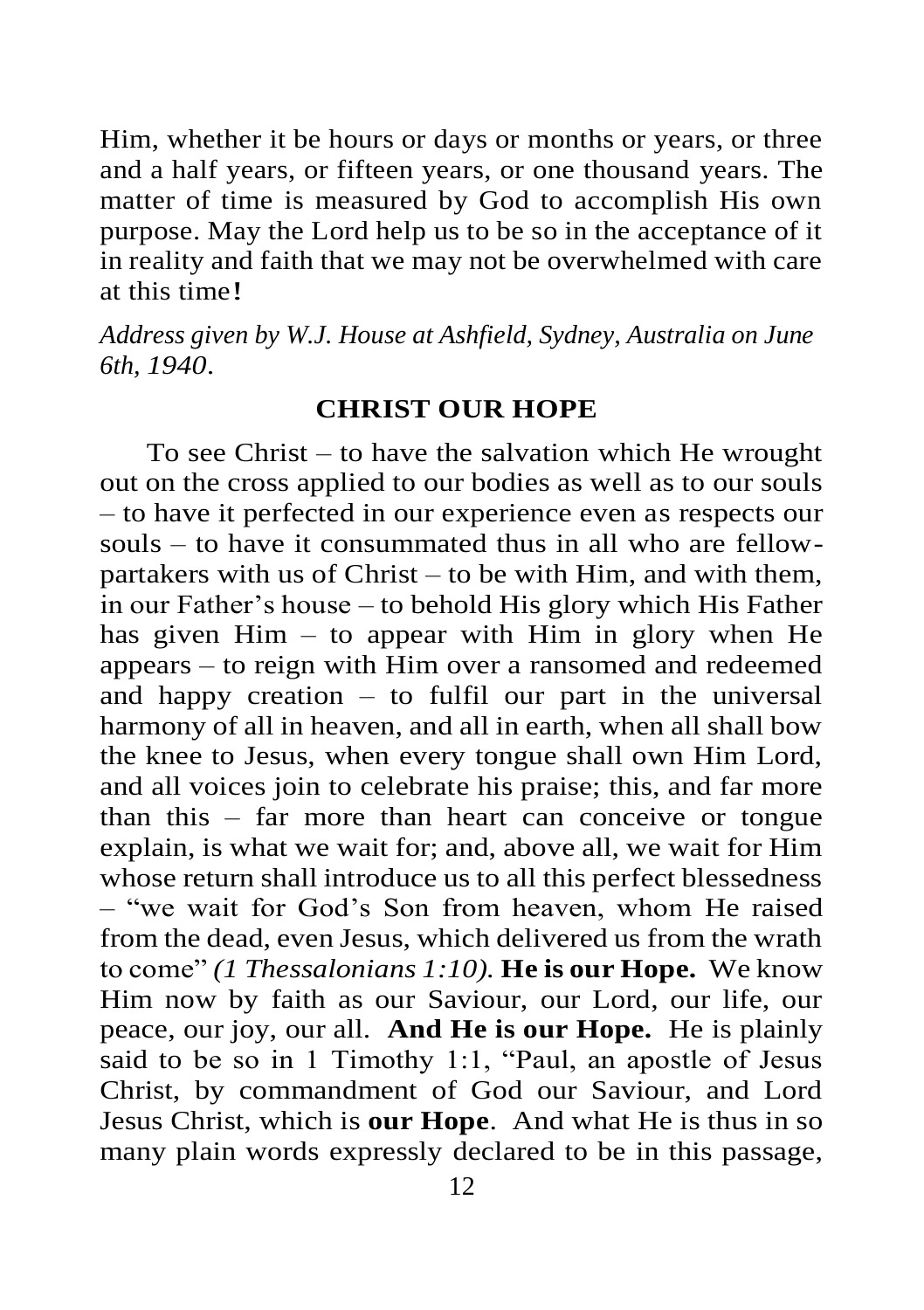He is shown to be by the uniform, unvarying testimony of Gospels, Acts, Epistles and Revelation. On few subjects is Scripture testimony more copious; on none is it more uniform and express than on this. *From "Plain Papers on Prophetic Subjects" by W. Trotter (1818-65).*

### **FAITH FURNISHED FOR THE EVIL DAY** *Ephesians 6:10-24*

THE very blessings of the church set us in a sort of conflict, that, without such blessings, we should not have. Thus we are subject to more of failure and evil. A Jew might do many things that would be monstrous in a Christian, and find no defilement of conscience. The veil being rent, the light shines out, and the consequence is, that the light coming from the holiest cannot tolerate evil. Blessed be God! we have power to meet the difficulties of our position; and this epistle brings out the provision which God has made for the saints.

The church is seated "in heavenly places in Christ" (Eph.  $2:6$ ) – blessed with all spiritual blessings in heavenly places in Christ; chap. 1:3. So also are we said to contend with spiritual wickedness in heavenly places (6:12). We are carried into conflict in the very place of strength; for the nearer we are to God, the more we want strength to walk there.

Israel, when they got into the land, found the consequences of sin desperate. What a terrible slaughter at Ai, for the sin of Achan! (Josh. 7). And again, the consequences of neglecting to ask counsel of the Lord about the men of Gibeon went on for generations, even to Saul's time (2 Sam. 21). In the land, where God was and took His place, the consequences of sin were proportionate.

By virtue of our privileges we get this conflict. Moreover, if you and I have more knowledge than many other Christians, there will be more dishonour and failure amongst us than amongst other Christians, unless we are walking according to the light.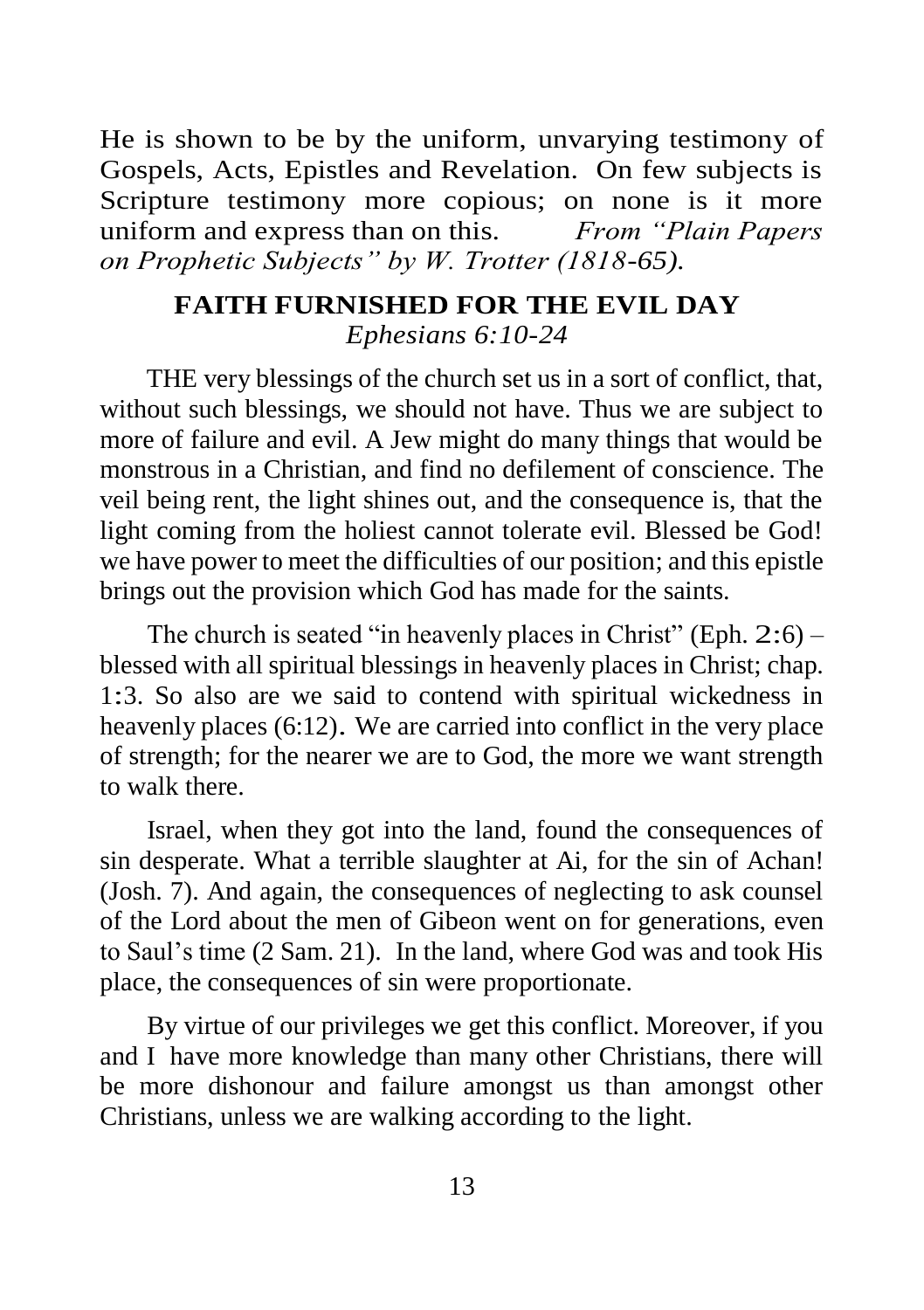"Be strong in the Lord,"  $(v. 10)$ . Here is the place of strength – strength found only in Him. Whatever instrumentality He may be pleased to use, there is no object of faith but the Lord Himself. Whilst there is nothing more blessed than the ministry of the word, and also, if I have been instrumental in the conversion of a soul, through God's blessing, that soul will cleave to me, and rightly so, it is of God and God owns it (for if He breaks that which is of the flesh, He creates that which is of the Spirit: God gives it  $-$  it may be abused, yet God makes the link between the one blessed and the instrument), yet you cannot exercise faith in man, you cannot put your dependence on man. It is true, there is that link; but it is because the soul is brought to Christ. This alone is conversion. And here is the place of strength. There is no strength but in Christ. I have none, at any time, except as my soul is in secret communion with Him, and (through Him) with God the Father. Now the direct power of Satan is towards this point to keep our souls from living on Christ.

What we call duties, but what God calls "cares," often separate from Christ. They fatigue and oppress the soul: and if the saints do not cast all this on Christ, they unnerve themselves by things which distract the mind. The person says, I do not enjoy Christ; he knows not how it is, but thinks it is from the pressure of unavoidable care; whilst, in truth, it is the effect and result of having sought his resource elsewhere than in Christ. The soul has got distressed because it has not found Christ in the suffering, and this has thrown it toward something that is not Christ, something that (to human sight) promised fair. Thus it gets a taste for mere idle things. What we are led to by the Spirit is to be "strong in the Lord, and in the power of his might." It is no good talking of cares: Satan is behind them all; it is no good talking of difficulties: Satan is behind the difficulties, thrusting them on to shake the power of the word in us; and we may be quite sure of this that, if not in communion, Satan will have the advantage of us, because these cares, etc., are not about Christ. I have all to do to, and for, Christ. He will make us feel our dependence, but it is never falsified.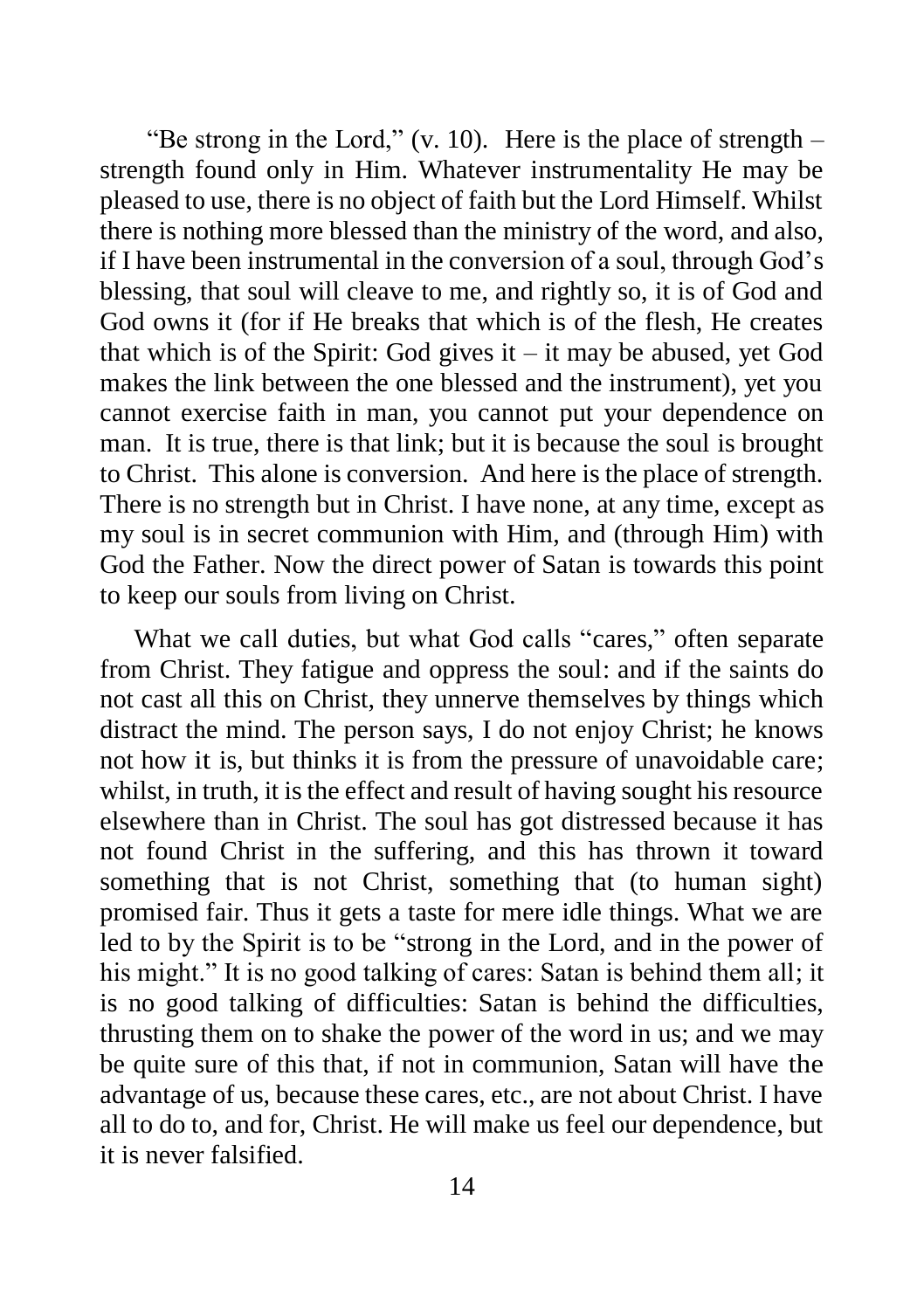Whilst thus oppressed with the turmoils of life, it is ever a truth, that we are not in the strength of Christ, for He is stronger than the shop or the family or any other care. It may be I am occupied with something I ought not to be; if I cannot do it, "to the Lord," I ought not to do it. It is quite certain that Christ's strength does carry us through everything, no matter what the difficulties are: we shall feel them, we may groan under them; but when I can say, with David, "It is God that girdeth me with strength" (Psa. 18), the enemy may come against me – "a bow of steel is broken by mine arms." The Lord made him triumph over all.

It is in difficulties that we learn this strength. Hence in little things. the believer is apt to forget, that our whole dependence is to be "strong in the Lord;" that is, not being taken out of the place of conscious weakness. Paul says, "I was with you in weakness," etc. (1 Cor. 2:3); so again: "without were fightings, within were fears," 2 Cor. 7:5. It is not that the saint will be able to say, I am strong, when put into difficulties: these make us lean on Christ, when in them, and strength is always there – "strength made perfect in weakness" (a consciousness of weakness). The whole truth of it is in the spirit of dependence, whether we see bright light or not. Paul said, "I glory in mine infirmities" – why? Because they made him lean on Christ. Faith, in exercise, is strengthened, and Christ giveth light to him that wakes up *(see Ephesians 5:14): "*unto the upright there ariseth light in the darkness" *(Psalm 112:4).* The reason why a saint, who has had a great deal of joy, often gets into failure is, because it has taken him away from the present consciousness of dependence; the very goodness of the Lord has made him enjoy himself. There is always a tendency for the flesh to slip in.

After showing the place of the Christian's strength, the apostle says, "Put on the whole armour of God" (v. 11). The great thing is, that it is God's armour. There is no standing against Satan without this. What is not of God fails. If ever so skilful in argument, and able to confute an opposer with the truth, I have nevertheless done him no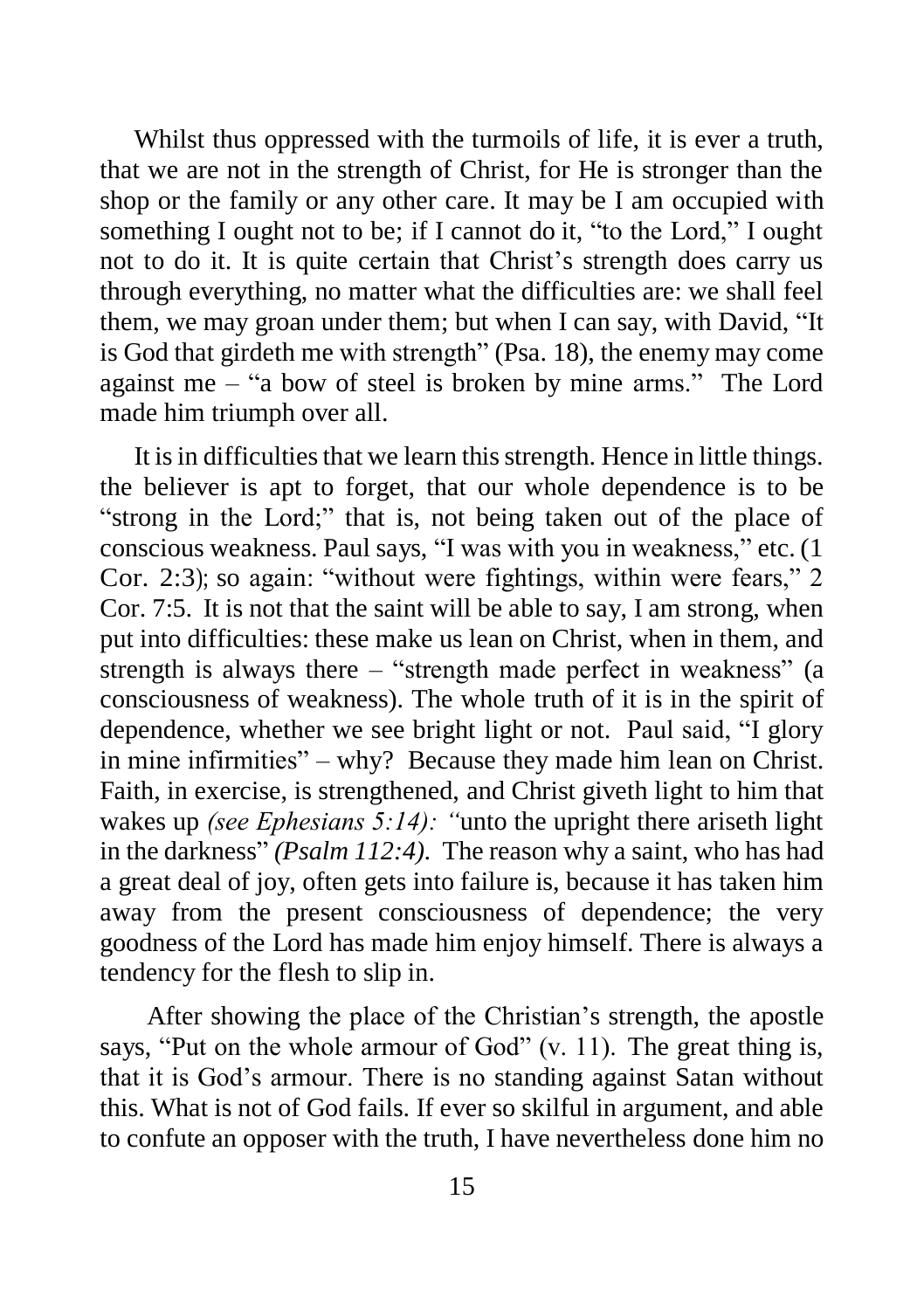good and myself much harm, because I was acting in the flesh; Satan was working on me, and not God. Whenever it is God's armour, it must be by faith, and in secret communion with God. There is the departure from all strength, when we lose this; not anything we know will be of use – the word of God even, for it is the "sword of the Spirit," and it is shut up. Strength is always the effect of having to do with God in the spirit of dependence. In the exercise of this dependence, I may have such a blessed sense of His power, that I may triumph over all; but whether in trial or in triumph, I shall be strong in a sense of dependence. If Moses' hands were not upheld, Amalek prevailed; Ex. I7. One who looked on might have been astonished at seeing Amalek prevail at certain times, and would be calculating about the array (the advantages or disadvantages of the array) in which Israel were set; but the secret was, when Amalek prevailed, Moses' hands were down. It was not because Joshua was not in the blessed place of doing God's work, but because the act of dependence on God was stayed. If my mind has been exercised about a brother, and in walking along the streets, on my way to him, I get apart from God, I shall do him no good, though I say ever so much to him.

See the contrast between Jonathan and Saul (1 Sam. 14) – between confidence in God overcoming difficulties, and self failing, with all the resources of royalty. Jonathan clambers up upon his hands and feet, confident in God, and the enemy falls before him. Saul, when he sees the Lord's work going on, not knowing the Lord's mind, calls for the priest. It may be that he had a right intention, but certainly not simplicity of dependence on God (when inquiring what he should do), and he spoils all by his foolish oath. It was said of Jonathan, "He hath wrought with God this day." God was with him, and he had strength and liberty. When we are walking in dependence upon God, there will always be liberty before God. Jonathan knew what he should do, and took some honey, because he went on in liberty, for God was with him; whilst Saul, in legality, put himself and the people into bondage. Unless we are dependent on God, the very things that would be our armour will be weapons against us,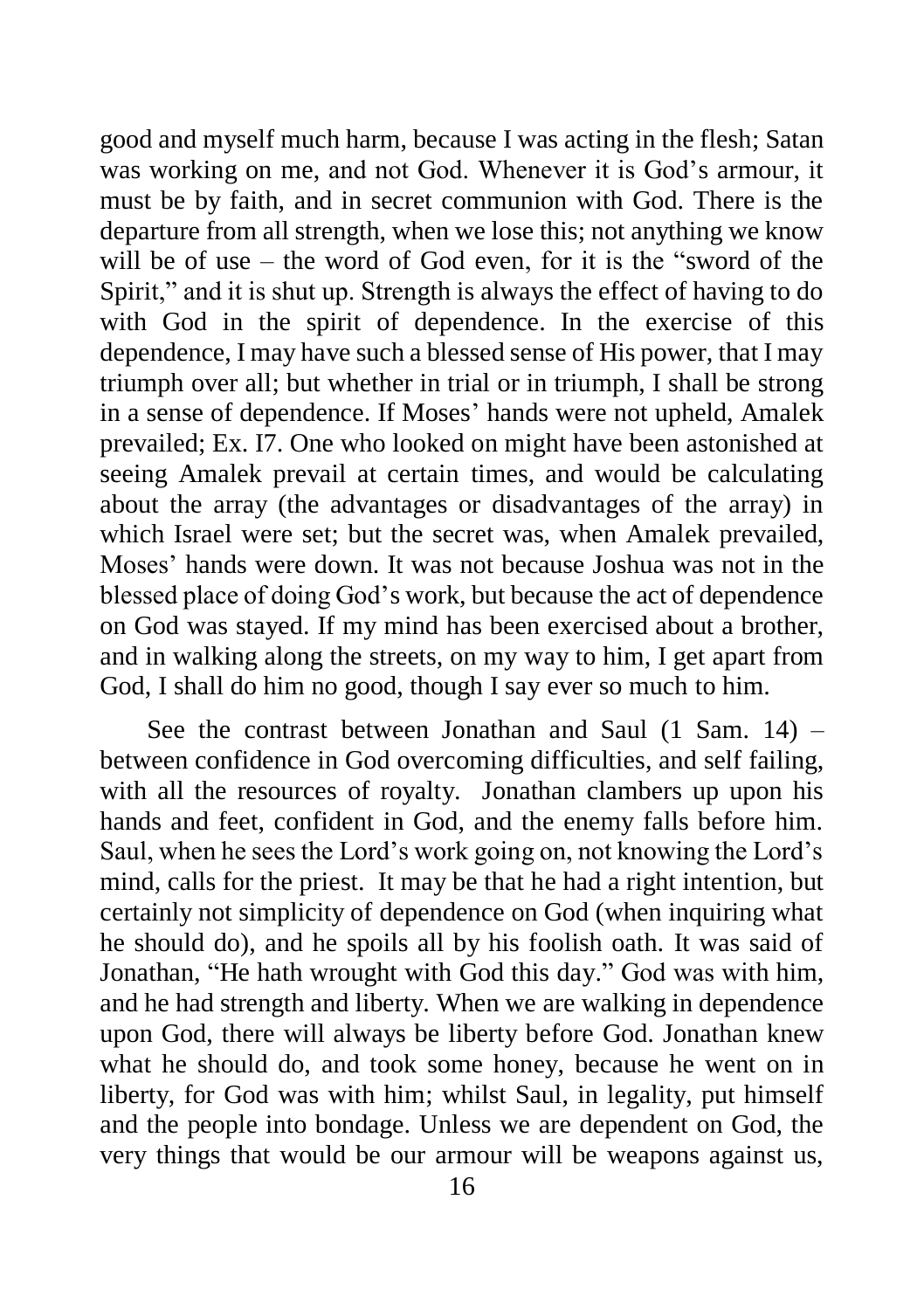striking friends instead of enemies, or injuring ourselves.

Observe it is said, "Put on the whole armour of God, that ye may be able to stand against the wiles of the devil" – "Take unto you the whole armour of God, that ye may withstand in the evil day," etc. (v. 13). If I saw a person going into battle without a shield, and without his helmet, etc., I should say he was mad. One living in theory might not have it; but, if we live near enough to God, to be practically in conflict, we shall need "the whole armour." If we pray without searching the word, or read the word without prayer, we may get no guidance. Jesus said, "If ye abide in me, and my words abide in you, ye shall ask what ye will, and it shall be done unto you," John 15: 7. Without this, I may be asking some foolish thing that will not be given.

Conscious weakness causes a saint not to dare to move without God. I cannot go to meet an enemy with the word and without prayer. If I felt as a sheep in the midst of wolves (Matt. 11: 16), I should be aware of my weakness. I may be, like an antiquary, occupied with the theory of the armour, and not putting it on, not having any real dependence on God.

We have to stand against the wiles of the devil (it is not said his power). As soon as I see them I can avoid them. But after all it is not knowing Satan that keeps us intelligent of and able in discovering his "wiles," but keeping in God's presence. It was always so with Christ. Even Peter's affection tried to make the cross ugly to Him; Matt.16:22. Jesus resisted Satan and discovered his wiles. He not only always received things from above, but in the spirit of dependence on God. The moment we know the thing to be of Satan, the temptation is over if we are walking with God. When the devil came to our Lord (Matt. 4), Christ did not at once say to him, Thou art Satan; that would have been only showing His power. He acted as the obedient Man, and thus foiled the tempter. When the devil claims worship, He then says, "Get thee hence, Satan." To discern his wiles, we should see whether the thing proposed leads away from obedience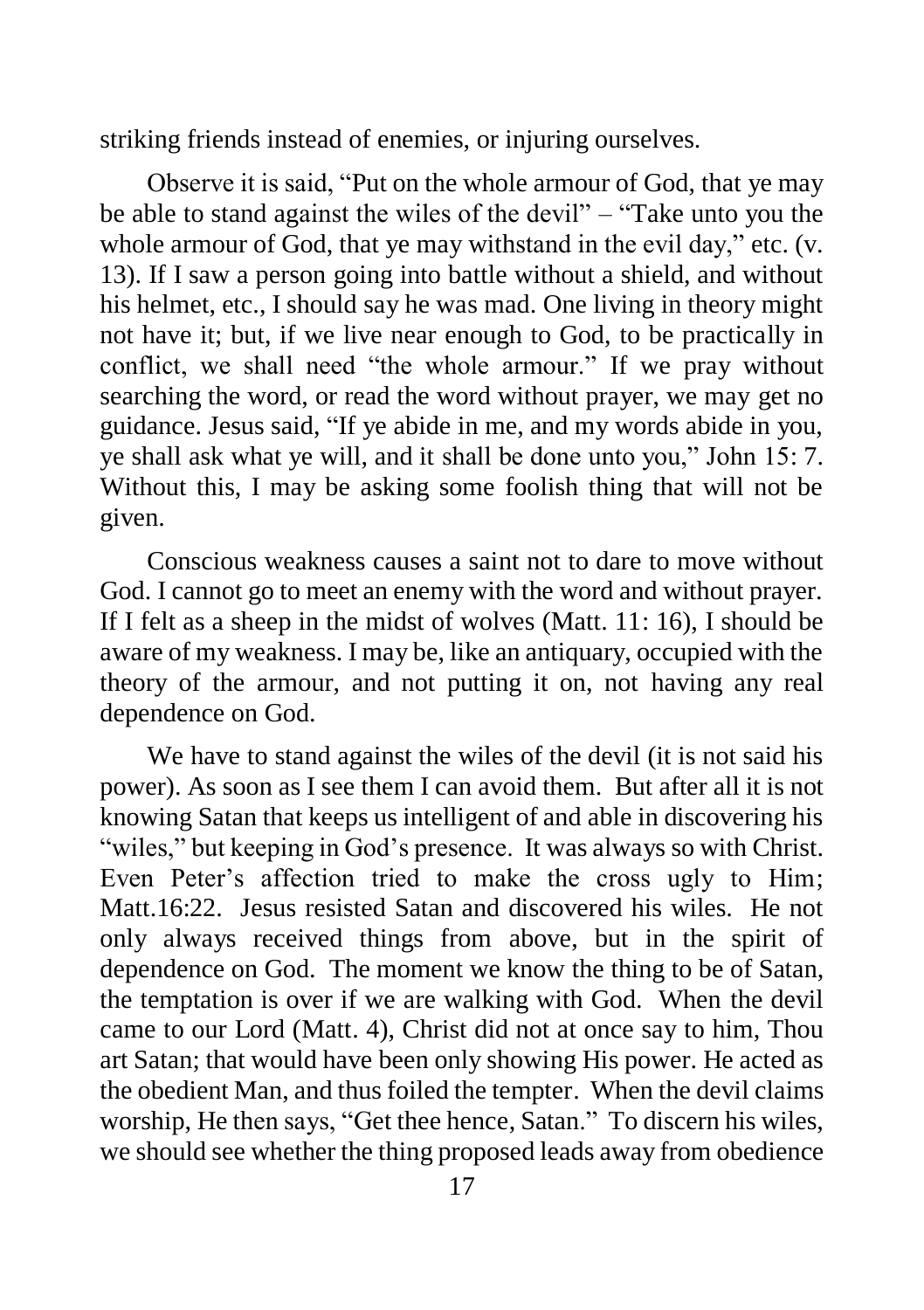to Christ. If it does, no matter who proposes, I must reject it. The devil has this character of subtilty (not always of open opposition) as the serpent (see 2 Cor. 11: 3); but the place of obedience to God will always upset him.

This is a remarkable expression – "the evil day" (v. 13). It supposes, in a general way, all this present time, for it is the time of Satan's temptations; but then there are certain circumstances which cause Satan's power to be more exercised at one season than another. There is a time when the soul will be put to it. It is different to be going on in energy against Satan, and exercising the triumphs of victory, enjoying the triumphs; we may be walking in an energy that overcomes all opposition, or in the conscious weakness of being hardly able to stand. A soul often gets an "evil day" after triumphing through Christ. There may be exaltation in the remembrance of the triumph, and a new source of trial and dependence comes. I may give up the world and be so very happy in the esteem and love of Christians as may bring out a bit of the flesh lower down. A saint often gets into this state, having gone on for a while in the strength of former conquests. A fresh battle comes; and, if he is not prepared for this, he is overcome for a season. The place of strength is always that of being forced to lean on God. As noticed before, respecting David, \* what a contrast between his songs of deliverance and thanksgiving to God, and the mournful words, "My house is not so with God" (2 Sam. 22 and 23).

The saint that always fears God, is always strong, for God is always with him; the secret of his strength is, he has God on his side. We are apt to look at means, even right means, and forget God. The most important victory has often come, when we have been most afraid of being beaten – the brightest songs, when an evil day has forced us to lean on God. The soul fearing, and in dependence, difficulties fall before us. We might not be able to

*\*A reference to another article, "The Last Words of David."*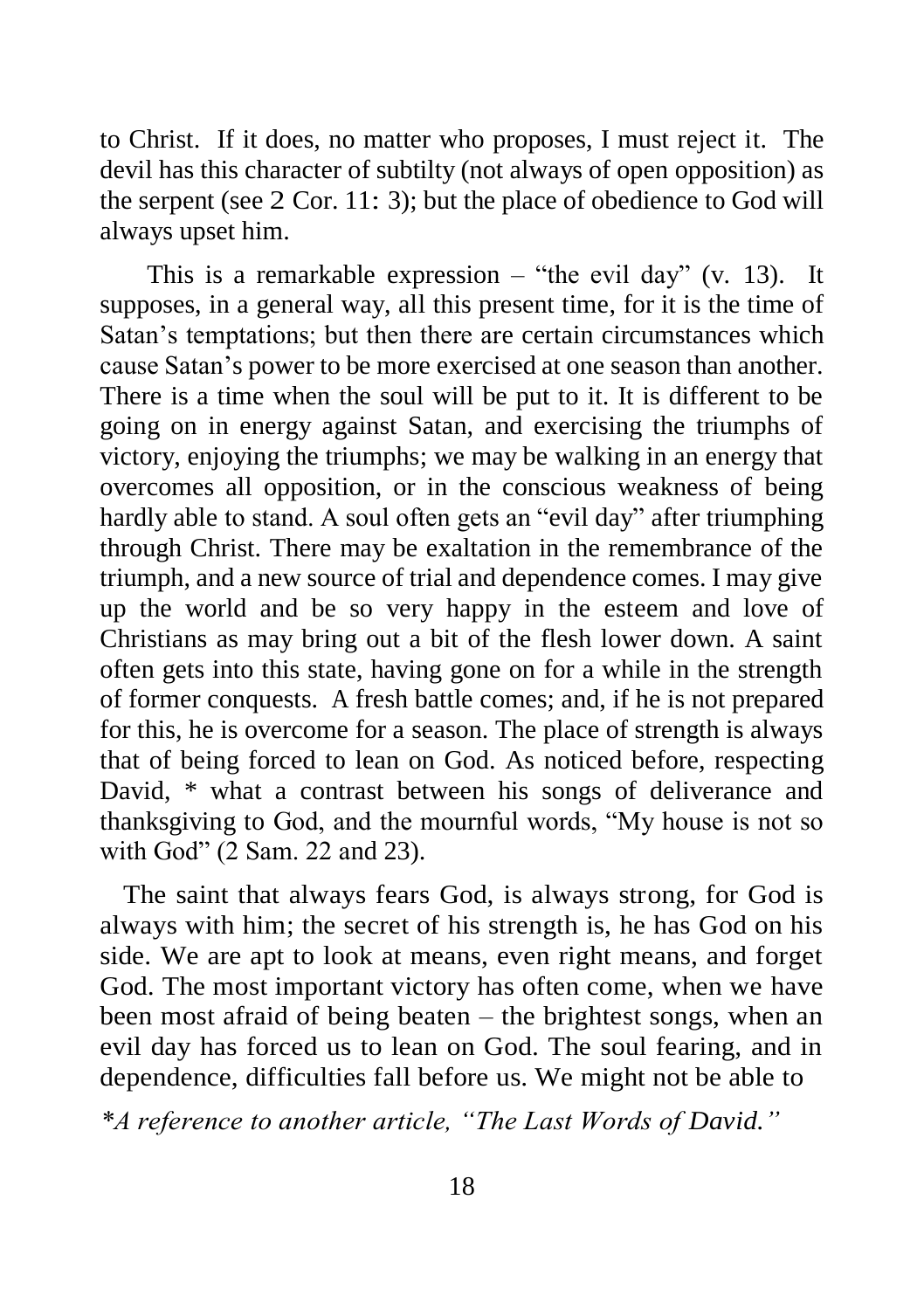explain why success was there, but the secret is, the hands were lifted up. The Lord is always working out His own plans.

"Stand, therefore, having your loins girt about with truth." Truth is never really ours but as the affections are kept in order by it. I might preach beautiful truth, and many delight in the truth, but the soul not having been in communion with God in the truth spoken, the loins would not be girt with it.

"And having on the breastplate of righteousness." A person not having a clean conscience, Satan cows him in his walk; but if the conscience is good, he has on the "breastplate," and so is not continually thinking of attacks there. If Satan accuse me, I say, Christ is my righteousness. But here it is Satan troubling me as to conscience. If I am not honest in my confessions before God, I am without the "breastplate." If I have it, there is no need that I should keep looking at my own breast, I can go on in the confidence that I am hiding nothing from God, but am walking in all good conscience before Him. The Lord may shield us in the battle, but we cannot go on in conflict unless we have on this part of the "whole armour." There is a resource, doubtless, in God's grace, in all our failure; but the right place is to have a good conscience. And it is the place of liberty and strength.

"And your feet shod with the preparation of the gospel of peace." The gospel of peace is ours in Christ; but I must have the spirit of peace in my heart. Peace has been made for us that we may dwell in peace. It is the peace that "passeth all understanding"  $-$  "the peace of God" that is to keep our hearts and minds. There is no place so full of peace as heaven – no jar there: myriads of worshippers all in concord, while there are a thousand harmonies round the centre of God's glory. The soul in communion with God will live in the spirit of peace. There is nothing more important, to meet the turmoil of the world, than getting into this spirit of peace. When the spirit of peace does not rule in the heart, how can the saint walk as having always peace?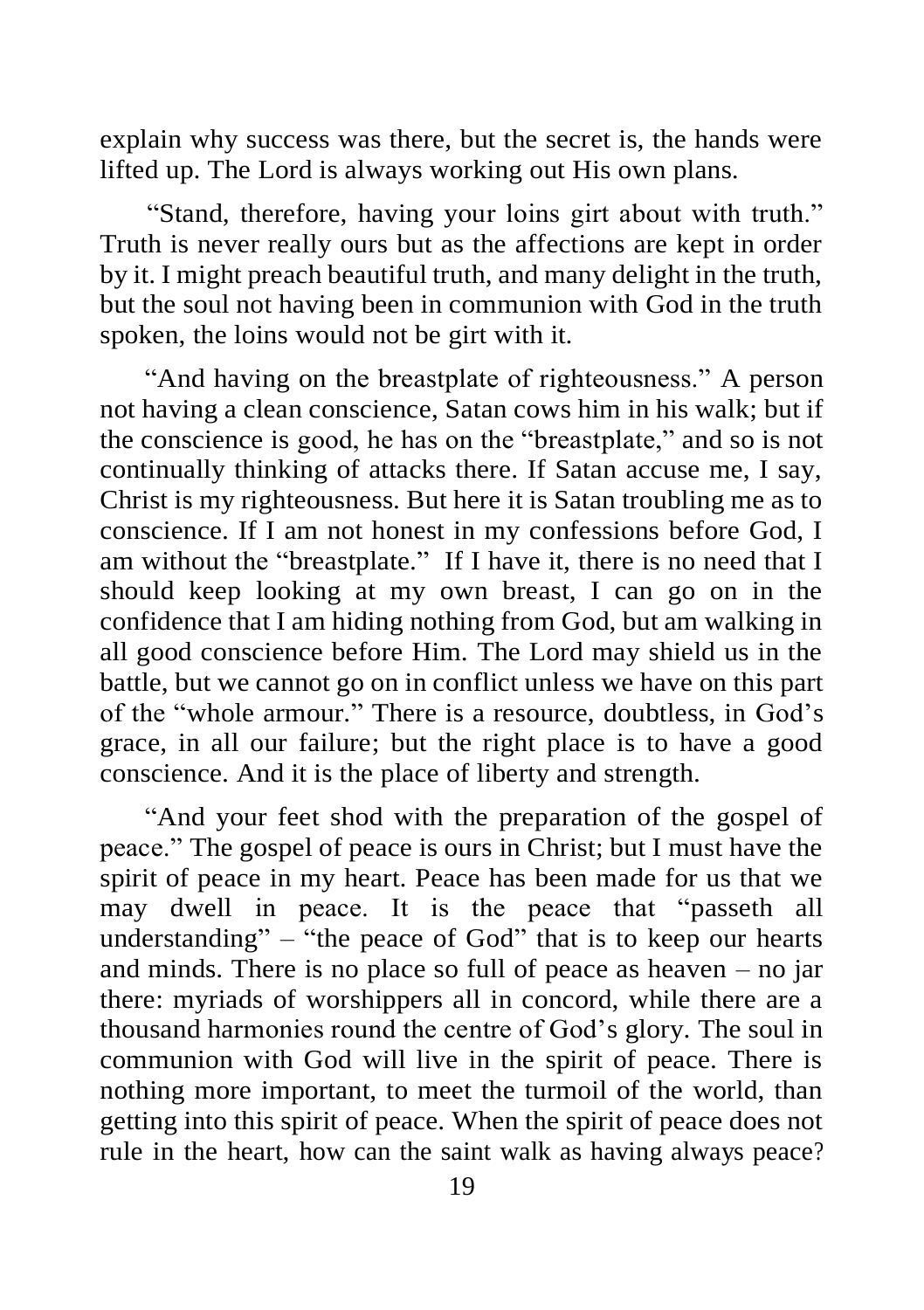There may be uncompromising faithfulness in such a man, but he cannot walk as Jesus walked. Nothing keeps the soul in such peace as a settled confidence in God. Without this a man will be continually excited, in haste, and full of anxiety. If the peace of God keep your hearts, you will have the triumph of it; nothing can be heard that is distinctive from it, that does not perfectly harmonise with it. Uncompromising firmness becomes us, yet calmness; and nothing keeps the soul so calm as. a sense of grace. This is a sign of power, and, moreover, connected with humbleness. All grace has come to us. A sense of nothingness, with the spirit of peace, gives a power to surmount all things.

"Above all taking the shield of faith, wherewith ye shall be able to quench all the fiery darts of the wicked one." Every "fiery dart" is quenched by confidence in God. A Christian need not be afraid to hold up his head in the day of battle, because God is with and for him. This is not shaken by whatever abominable thought Satan puts into the mind. All is quenched by this confidence. "And take the helmet of salvation." I hold up my head because I am safe. Salvation is mine.

Strength begins from within. We first have the loins girded about with truth, the breast covered with righteousness, the feet shod with the preparation of the gospel of peace, etc., and then we can take (our only offensive weapon) "the sword of the Spirit, which is the word of God." There is nothing more dangerous than to use the word when it has not touched my conscience. I put myself into Satan's hands if I go beyond what I have from God, what is in possession of my soul, and use it in ministry or privately. There is nothing more dangerous than the handling of the word apart from the guidance of the Spirit. To talk with saints on the things of God beyond what I hold in communion is most pernicious. There would be a great deal not said that is said, were we watchful as to this, and the word not so used in an unclean way. I know of nothing that more separates from God than truth spoken out of communion with God; there is uncommon danger in it.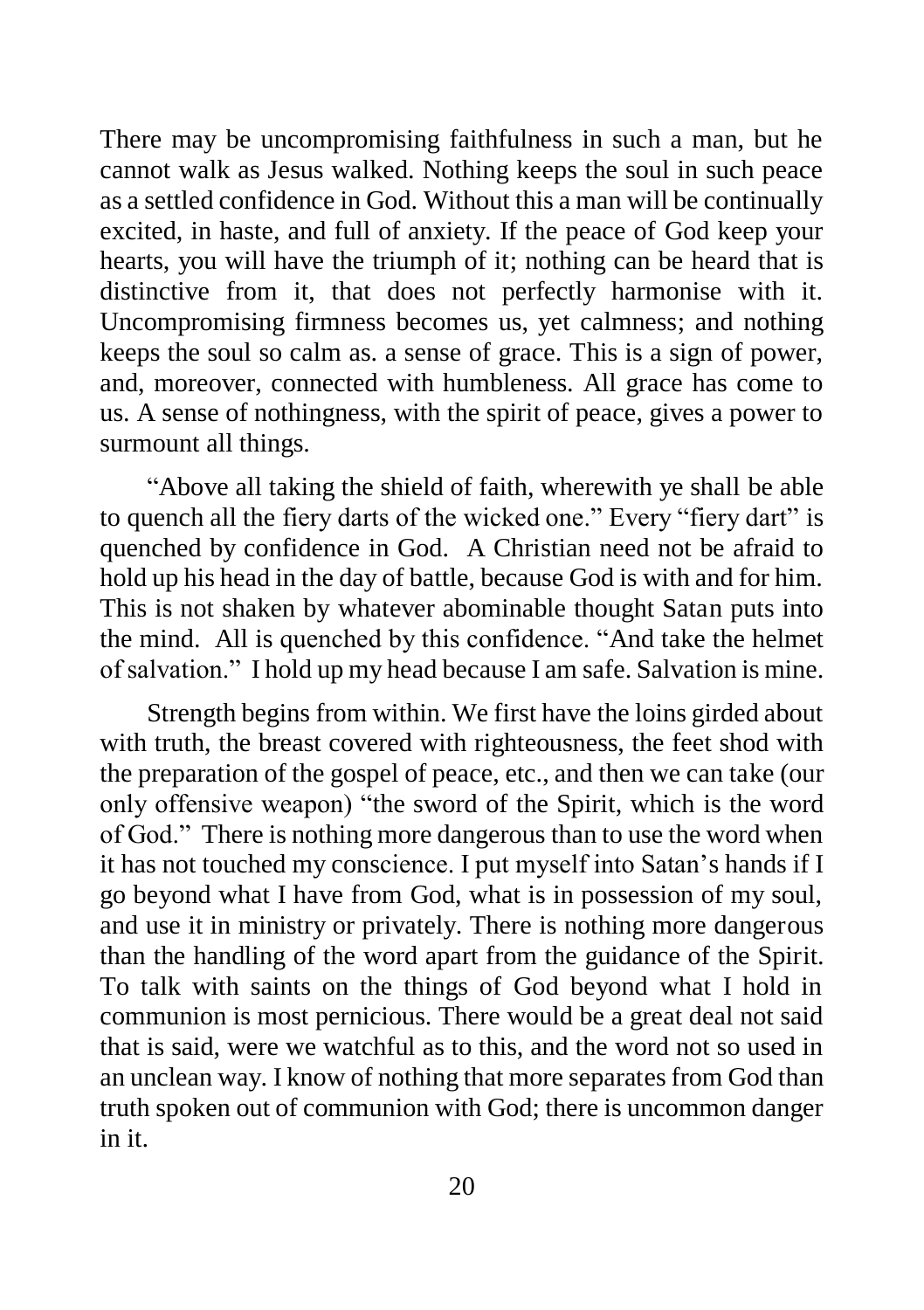"Praying always with all prayer and supplication in the Spirit, and watching thereunto with all perseverance and supplication for all saints," etc. The word "always" is not used in reference to some other things; prayer is the expression and exercise of dependence. If a person asks me a question, and I answer, without speaking to God about it, it will be more likely to lead from God than to God. Just as with Hezekiah (Isaiah 39) when the ambassadors came and he turned them to his treasures instead of to the Lord who had healed him. When a question or a difficulty comes, do we turn to God? We may have turned to God before, and the thing is answered; and we ought to have that power of prayer that there would be no difficulty when any circumstance arises – this continual supplication; we ought to be furnished unto every good word and work. Thus it was with Jesus. He had prayed before, so when the cup came He was quite ready to drink it.

A wish or a desire expressed to God, in the confidence of a child to its father, is heard; but this is not necessarily prayer "in the Spirit." When living really in the power of communion, we have that energy of supplication that looks for answers (1 John 3:21, 22; chap. 5: 14, 15), and the apostle, here, speaks of one who is in communion. Thus should it be with us; we should be so walking in the liberty of Christ, as not to be tripped, or thrown out of communion, by the cares, lusts, and anxieties of this life, though it may be an "evil day."

Suppose you begin the day with a sweet spirit of prayer and confidence in God; in the course of the day, in this wicked world, you will find a thousand causes of agitation; but, if you are spiritually exercised, alive to see the things God is exercised in, everything will become a matter of prayer and intercession according to the mind of God. Thus humbleness and dependence should be marked on all a saint's actions. Instead of being full of regrets at what we meet with, if walking with Christ, we shall see His interests in a brother or the church. What a blessed thing to carry everything to God! to take all to Him, instead of constantly murmuring over failure! This is our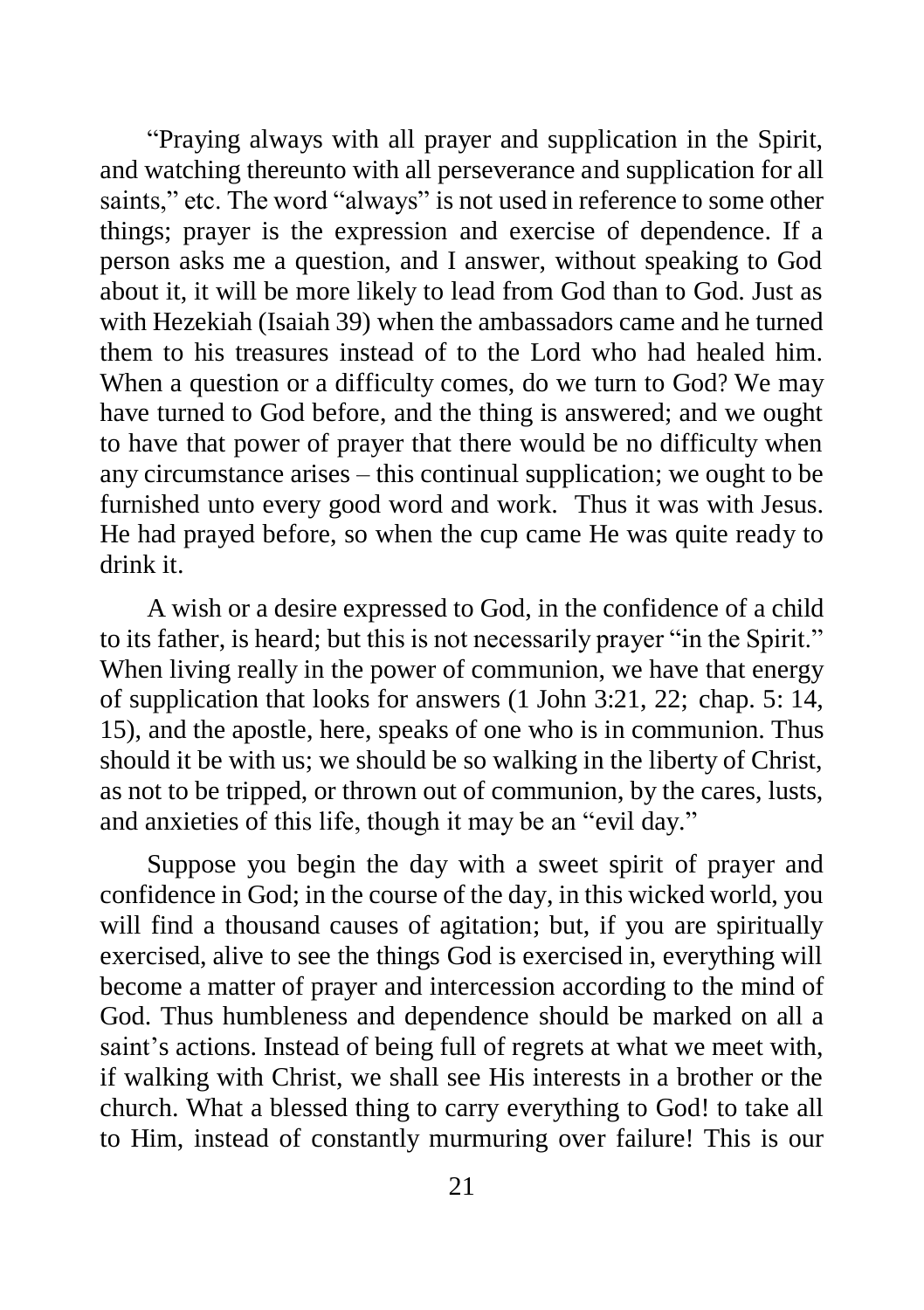position – to have on the whole armour of God, and not to be tripped up of Satan. Unless right ourselves, we cannot make intercession for others. The words in verse 18 refer to a man who is walking in "the whole armour."

The apostle could pray for everybody, and yet he the more needed the prayers of the saints, because he had more cares than others; vv. 19, 20. He always wanted their prayers, as we see; v. 19. Walking in full affection himself, he reckoned on people caring for him; walking as Paul did, this is taken for granted. Here too (vv. 21, 22), and to the saints at Colosse, he speaks of having sent Tychicus, to declare his state – "that ye may know my affairs, and how I do." He takes their love for granted. We also, if walking in the love of the Spirit, can always count upon others being interested in our "affairs." In the world it would be pride to suppose others anxious about our concerns; but the saint knows, and counts on, the love of the Spirit in the saints.

To come back to the first great principle – "Be strong in the Lord," etc. Spite of Satan, and of all he may do to hinder, we have the privilege of individual dependence upon God. Everything may look dark, but the Lord tells us "to be strong." This is always accompanied with lowliness of heart. Come what will, when the Lord is rested on, we are strong. But our dependence must be simply, and singly, on God.

*From "The Collected Writings of J.N. Darby," (1800-82) Volume 6.*

#### **WHAT MANNER OF MAN?**

*2 Samuel 7: 18-22; Isaiah 57: 15; Matthew 3:16-17.*

Most of us here have come to the Lord Jesus and so I would like to speak about what comes after this in our daily walk. When we come to understand the amazing love of God and learn how He has brought about the work of salvation so that we can be in His presence without any fear, we want to understand how we can be pleasing to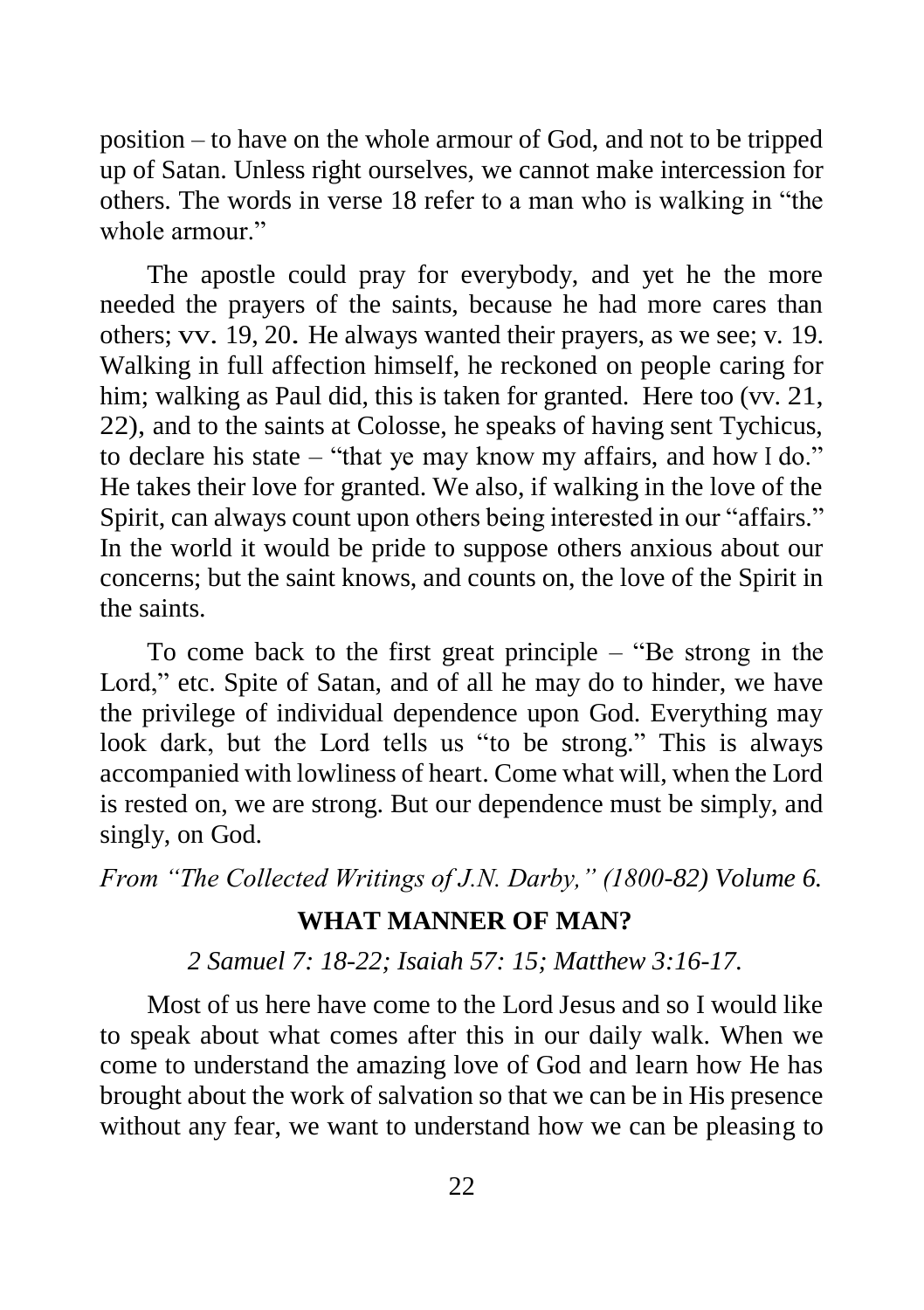Him in our daily walk and in everything that we do. So what pleases God? How can we be pleasing to the Lord who so loved us that He gave Himself for us so that we might receive the gift of eternal life? What kind of a life is pleasing to God?

God had been speaking to King David about many things and we have read of David going into the presence of God and asking certain questions. In the Old Testament days, God set out in the law given to Moses, things which the children of Israel were to do in order to be pleasing to God in their daily life.

Even before that time, God communicated with certain people and gave them directions in their daily walk so that they might be pleasing to Him. So it raises the question with us: "What kind of man is it that pleases God?" That is the question that King David asked, when he went in to sit before the Lord when he said: **"And is this the manner of man, O Lord GOD?"** God had spoken to him about great and long-lasting blessings with which He was going to bless David's household but David himself felt unworthy of these – he had not deserved them. So he asks: **"Who am I, O Lord God, and what is my house that Thou hast brought me hitherto?"**

So it is with us too. When we read in the Bible of the great blessings that God has in store for those that put their trust in Him, we too may ask why it is that God has been pleased to bless those who come to the Lord Jesus with such rich and eternal blessings. We know that we have not deserved them.

We read in Psalm 40 of a conversation which took place in heaven, later quoted in the Epistle to the Hebrews 10: 7-10. Having said that God did not desire burnt offerings and sacrifices for sin, although God had originally instituted them, it goes on: **"Then said I: 'Lo I come to do Thy will, O God'."** It was God that had established the system of sacrifices – burnt offerings, sin offerings, peace offerings, offerings of fine flour etc. but these were only figures and pictures. In themselves, as it tells us in the first few verses of the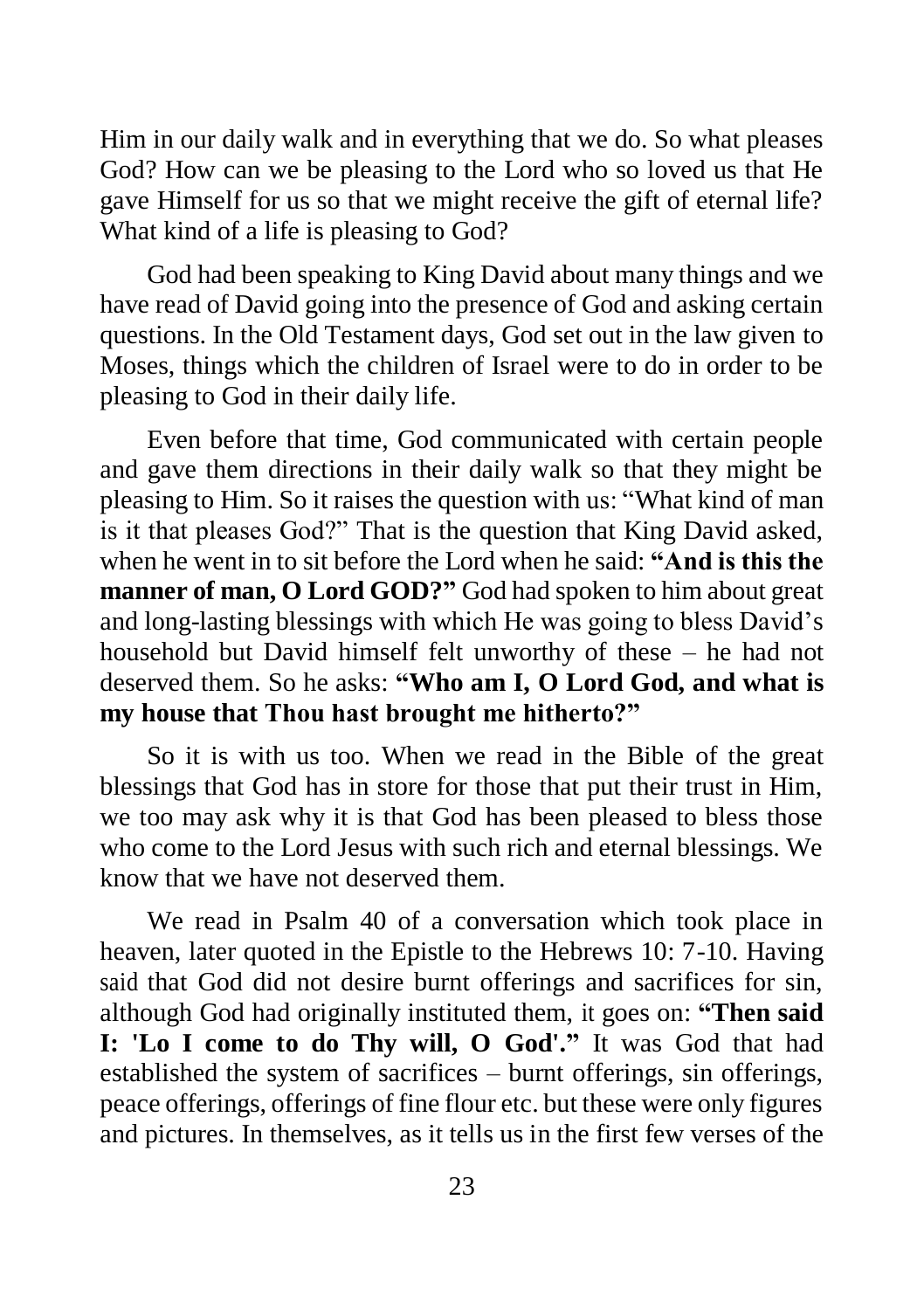same chapter in Hebrews, these could never purify the hearts and consciences of those who approached God. So Christ came to take on the whole sin question and make a way in which we could actually be cleansed from sin in the sight of God and that God could righteously forgive us our sins. Paul also speaks of the wonderful blessings we have received in Christ in these words when writing to the Ephesians in Chapter 1: **"Blessed be the God and Father of our Lord Jesus Christ who has blessed us with every spiritual blessing in heavenly places in Christ."**

Why should God do this? Do we deserve it? The answer of course is No! We do not deserve it at all. David came to a conclusion as to why it was. He says: **"For thy word's sake, and according to thine own heart, hast thou done all these great things, to make thy servant know them. Wherefore thou art great, O LORD God: for there is none like thee, neither is there any God beside thee."**

God loves to bless, yet the coming in of sin into His universe, prevented Him from unfolding the fulness of His thoughts and purposes of blessing for those who belong to Him until He had dealt with the question of sin. It necessitated God acting from His own side because we could do nothing, being ourselves stained with sin, lost and undone.

Jesus died for us that through the offering of Himself we might be washed clean from our sins and might be welcomed into the presence of God. He took our sins from us and suffered and died, bearing the punishment which we deserved, so that we might go free. He offered Himself to God. So what was the manner of that offering? What was the "manner of man" that was offered to God which was so acceptable to Him? The answer to that question for us is found in the Person of the Lord Jesus – God's only begotten Son. For thirty years, He had lived in Nazareth almost unnoticed by man. Of those thirty years we know nearly nothing except for a few verses in Luke's Gospel. It was a life lived amongst men, unremarked, unnoticed and undocumented, yet a life which gave God unbroken pleasure every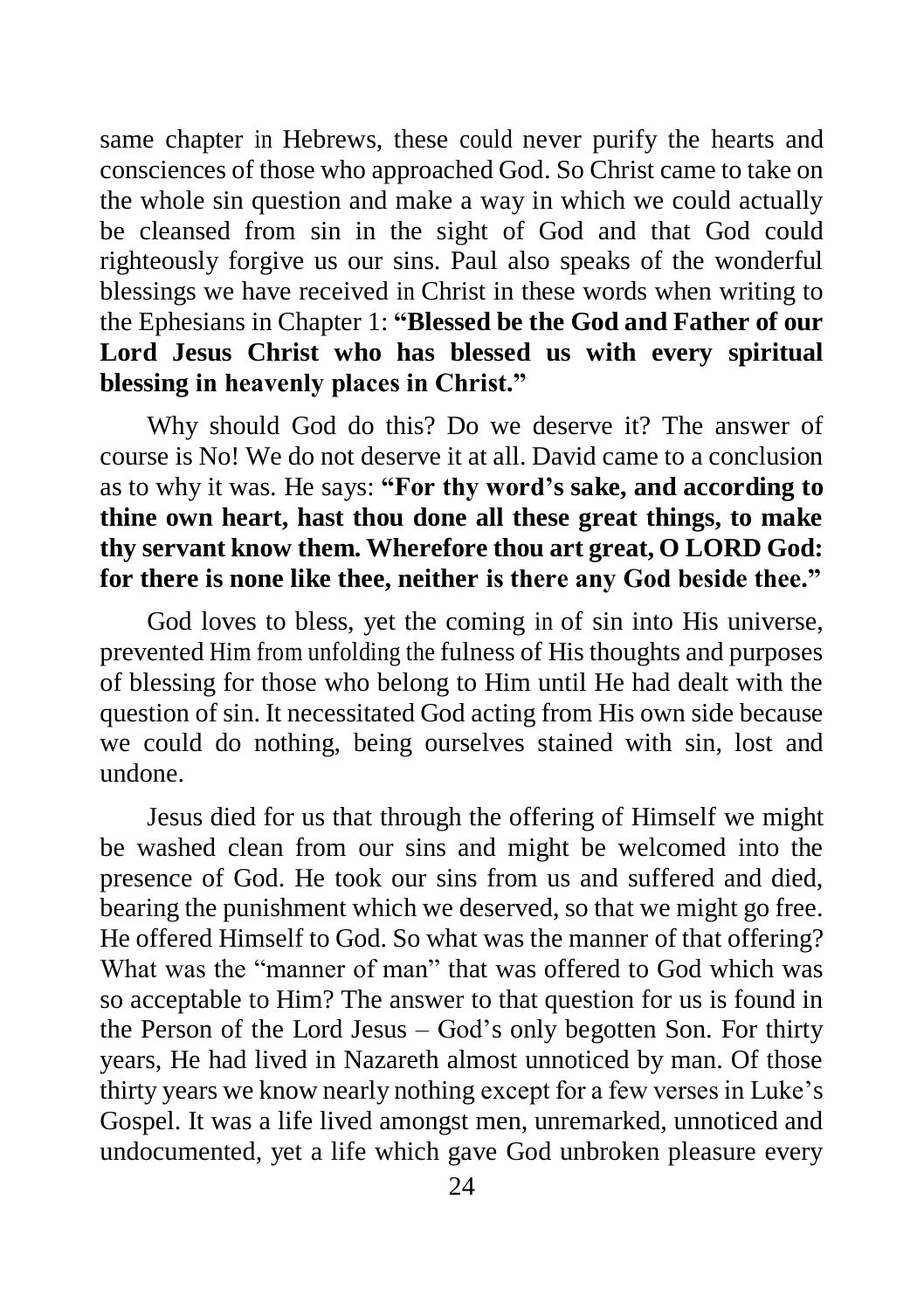day. His **"meat was to do the will of Him that sent Him"** as He tells us in John 4 and no thought or action of His ever deviated from the will of God. During those thirty years, it was not God's will that He should do great signs and wonders in public, but to remain in obscurity unnoticed by man but every day giving pleasure to God.

During this time, however, there was no restlessness, no attempt to gain publicity for Himself; it was only God's will that governed all that He did and so He remained in obscurity. Those years were not for us to know about; they were years spent for the pleasure and delight of His Father and for His eye only.

That was the "manner of man" but at the end of those years, God opened the heavens upon Him and proclaimed this time TO US: **"This is my Beloved Son in whom I am well pleased."** In Mark's and Luke's Gospels God was addressing His Son directly saying: **"Thou art ..."** but in Matthew it is to us, saying: **"This is ..."** It is as if God was saying to us now, "That is the manner of man in whom I am well pleased."

So for us, if we ask David's question, "With what kind of man is God pleased?" His answer to us is – "Look at My Beloved Son." It is in Him that we are blessed. It has nothing to do with our deserving anything at all  $-$  it is because of God's delight in blessing, and He will bless us in Christ. It is as David said: **"For thy word's sake, and according to thine own heart, hast thou done all these great things, to make thy servant know them."** God has blessed us with every spiritual blessing in heavenly places in Christ and it is His delight that we should be there on one basis only – that we should be **"to the praise of the glory of His grace."**

God has acted according to the delight of His heart in pure grace – as the scripture describes it, grace reigning through righteousness, because of the offering of the body of Christ – that offering which was wholly acceptable to God because of what Christ was to Him. You may remember that God had instructed Moses as to the various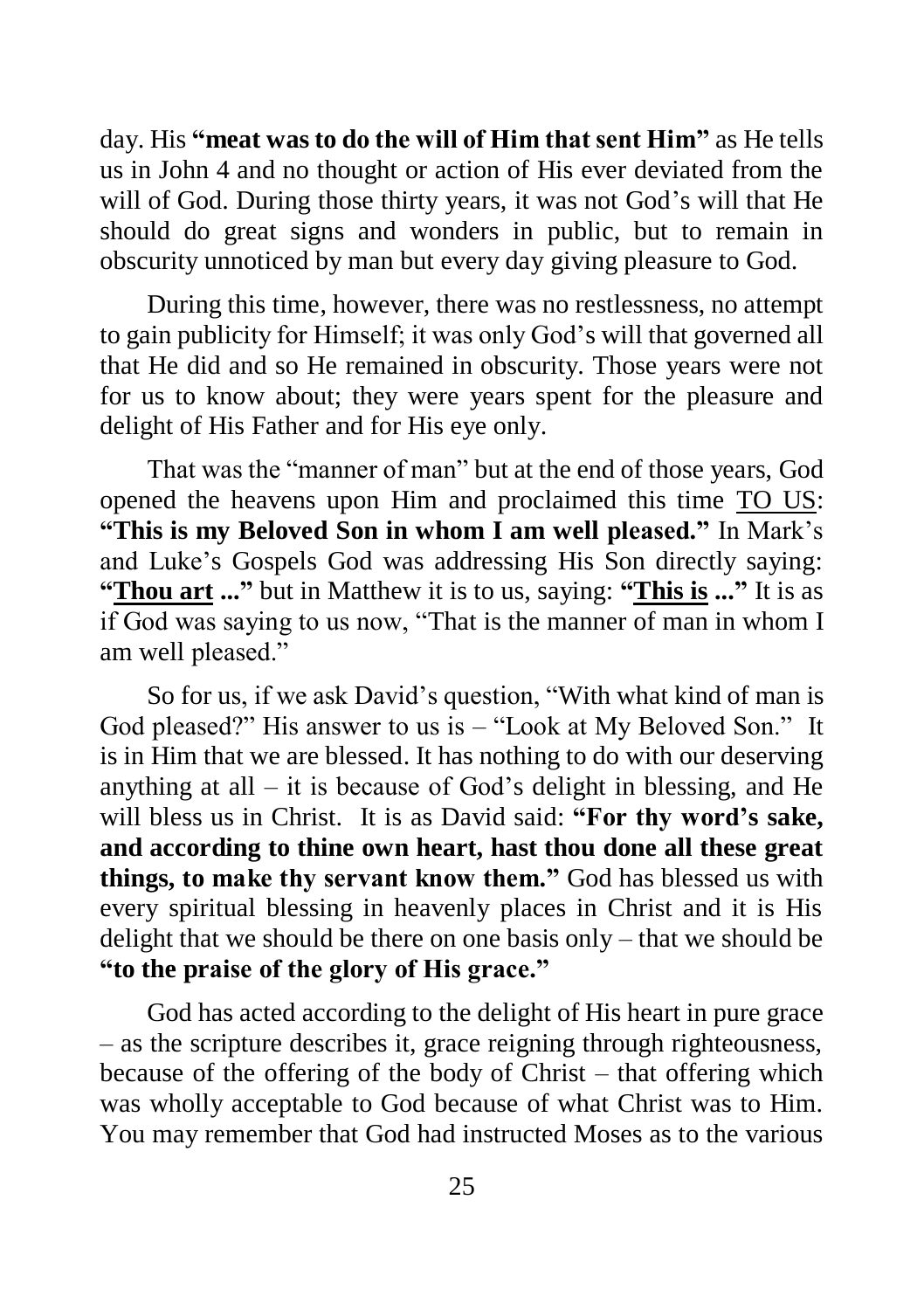sacrifices that they were always to be of **"a lamb without spot or blemish."** That was probably impossible literally because every animal has some blemish, but God was looking forward, thinking of His Son and certainly in Him, there was no "spot or blemish." So Jesus became the fulfilment of what every sacrifice in those far-off days meant in types and figures.

If we just pause for a moment to think of the variety of God's grace shining out in those who will be there in heaven, we can compare the utmost extremes. We can see that His grace has touched every kind of person. At the one extreme, we have those who were once the most hardened in rebellion against Him, the most immoral, the most careless and thoughtless, the most wicked – but all of whom had come to Christ in repentance and had been righteously forgiven because of Christ's work. At the other extreme, we have those, for example, as in babies who died very early on in their lives, who lived a life so short that they had had little time to do anything good or evil, yet who had still been born in sin as David says in Psalm 51, **"Behold I was shapen in iniquity, and in sin did my mother conceive me."** At both extremes, every one there will be in heaven simply because of the fulness of God's grace.

When he wrote that psalm, David had sinned very grievously in committing adultery with Bathsheba. His own sin was so gross as to have been worthy of death, yet he knew that with God there was mercy and righteous forgiveness, for he says in Psalm 51:7: **"Purge me with hyssop and I shall be clean: wash me, and I shall be whiter than snow."**

On the other hand, even if there are those in heaven whose life on earth was terminated as a babe – those who have had no time to DO anything good or bad – yet they likewise cannot be accepted by God on any other basis than that of the saving power and grace of our Lord Jesus Christ. He came to seek and to save that which was lost. Every one there in heaven will have come the same  $way - as$ deserving nothing, but they are there on the basis of God's grace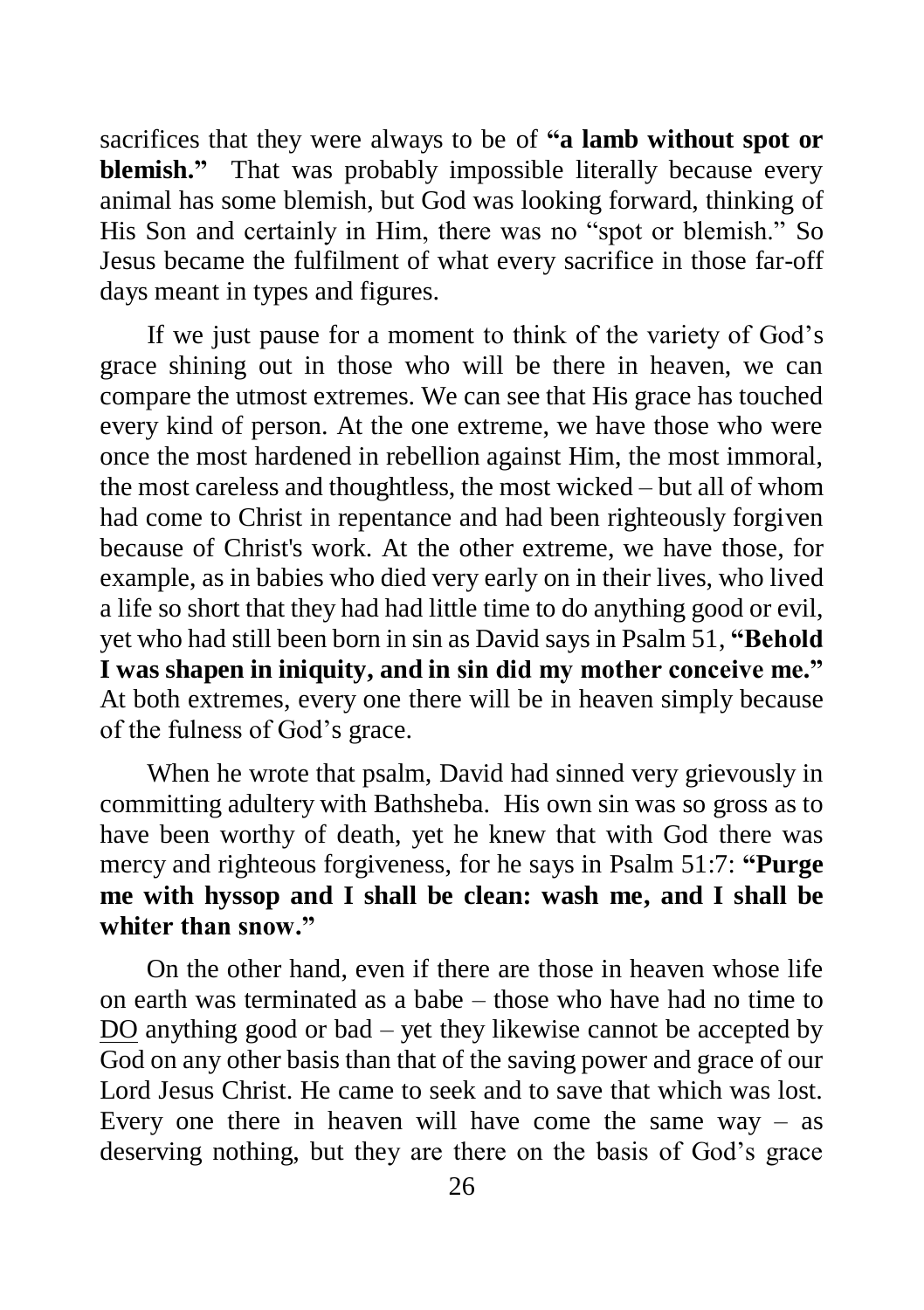alone and because they **are** there, they will be **"to the praise of the glory of God's grace"** as the Apostle Paul tells us in Ephesians.

What then is the becoming attitude of our hearts towards God, of those living now in the understanding of such grace?

We find the answer in our second scripture in Isaiah 57. It is that we should be of a humble and contrite heart. That is the constant state of heart that is to mark us.

The Lord Jesus said that if we love Him and keep His commandments, then both He and His Father would come and that they would make their home with such a one *(John 14:23).* In Isaiah we have the same idea. God is called there **"The High and Lofty One that inhabits eternity."** But He also goes on to say that He dwells somewhere else too! "I **dwell in the high and holy place, with him also that is of a contrite and humble spirit, to revive the spirit of the humble, and to revive the heart of the contrite ones."**

How beautiful that is! We have seen such a spirit as this in our Blessed Lord Jesus – humility in all its attractiveness. God works in us by His Holy Spirit so that our own spirits may be formed after the likeness of the "manner of man" seen in Christ. We love Him and our desire is to be like Him.

God loves Him and it is His purpose that we should be **"conformed to the image of His Son."** Such is the wonder of God's blessings purposed for us in Christ! We can join with David in worship to such a God: **"Wherefore thou art great, O LORD God: for there is none like thee, neither is there any God beside thee."**

That is what I just wanted to convey to you this evening. God is not looking for religiousness with us and certainly will not look upon the proud. Many times in the Bible God speaks against the proud. In Psalm 138 He says that **"He has respect to the lowly but the proud He knows afar off."** In Proverbs 16 it is said: "**Every one that is proud in heart is an abomination to the Lord."** Both the Apostles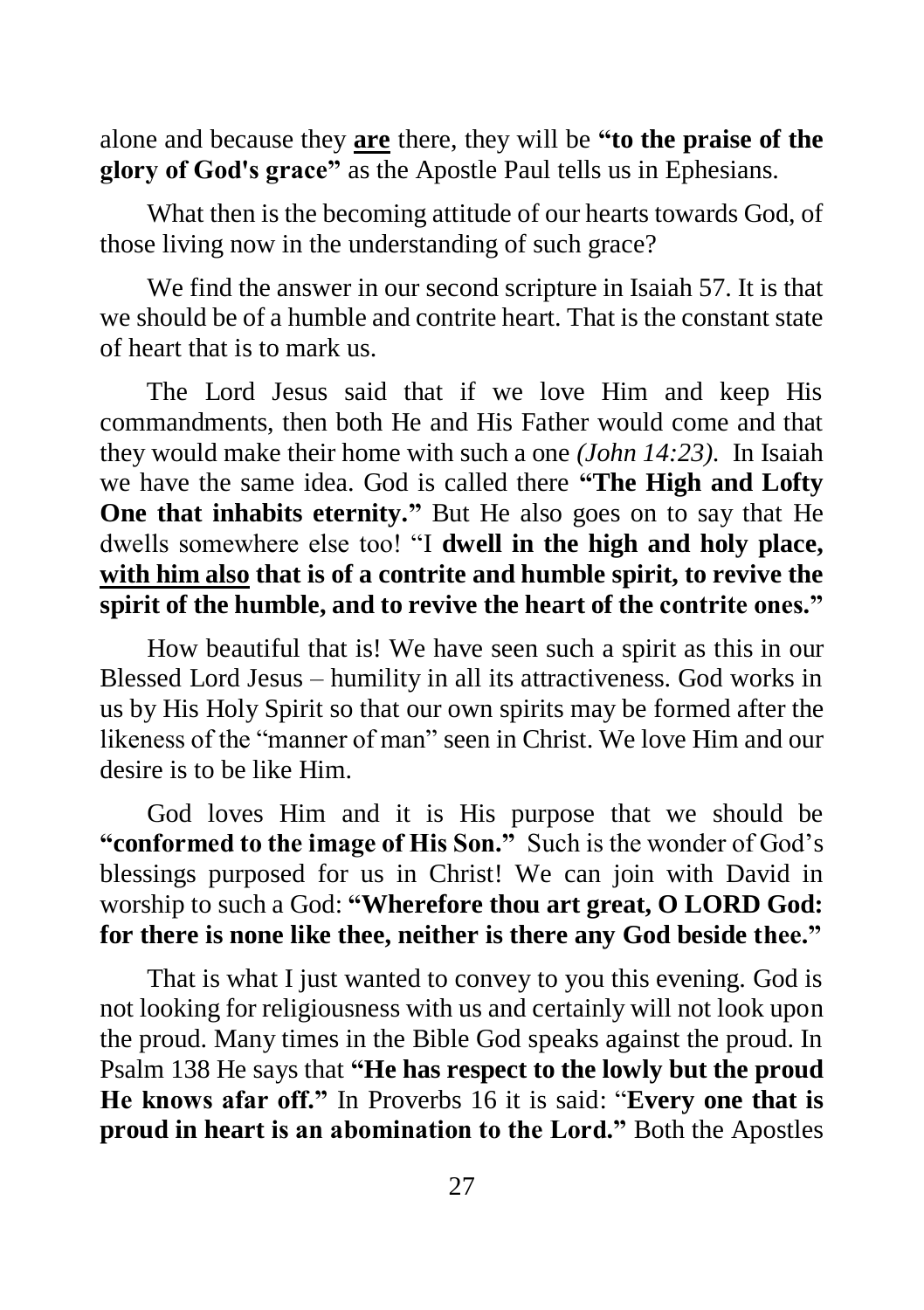Peter and James speak of God **"resisting the proud but giving grace to the lowly."** So it is not this kind of person that gives pleasure to God. What kind of person is it then that gives pleasure to God? It is the kind of spirit that takes after His Son, the Lord Jesus.

We may refer to our third scripture: **"Lo, the heavens were opened unto Him, and He saw the Spirit of God descending like a dove, and lighting upon Him**: **and lo, a voice out of heaven saying 'This is my Beloved Son, in whom I am well pleased'" (Matthew 3:16,17).** That then is the kind of manhood that God loves. It shone out in all its fulness and perfection in the Lord Jesus, His Beloved Son, and that it what God has in His purposes for us – that we should be conformed to the image of His Son.

May our hearts be more submissive to our blessed God as He works in us to produce such a result! He does not use what we are by human nature, but causes us to become **"partakers of the divine nature."** He has begun again in new birth and works with that which is completely of Himself – begotten of Him. It is of that work that it is said of the Lord Jesus: **"He is not ashamed to call us brethren saying** 'I **will declare Thy name to My brethren, in the midst of the Church will I sing praise unto Thee.'"**

*Summary of a Preaching by David E. Wells at Selsdon, Croydon, on 5th February, 2017.*

#### **He Heard my Cry** *Psalm 86:5*

At the factory gate a young man from time to time distributed to his colleagues leaflets about the Christian faith. One of the employees was very against him and did all he could to cause trouble for him. When war started in 1939 they were all dispersed.

In 1965, on a station platform, a group of children going to a holiday camp began to sing a Christian song. Nearby, a man listened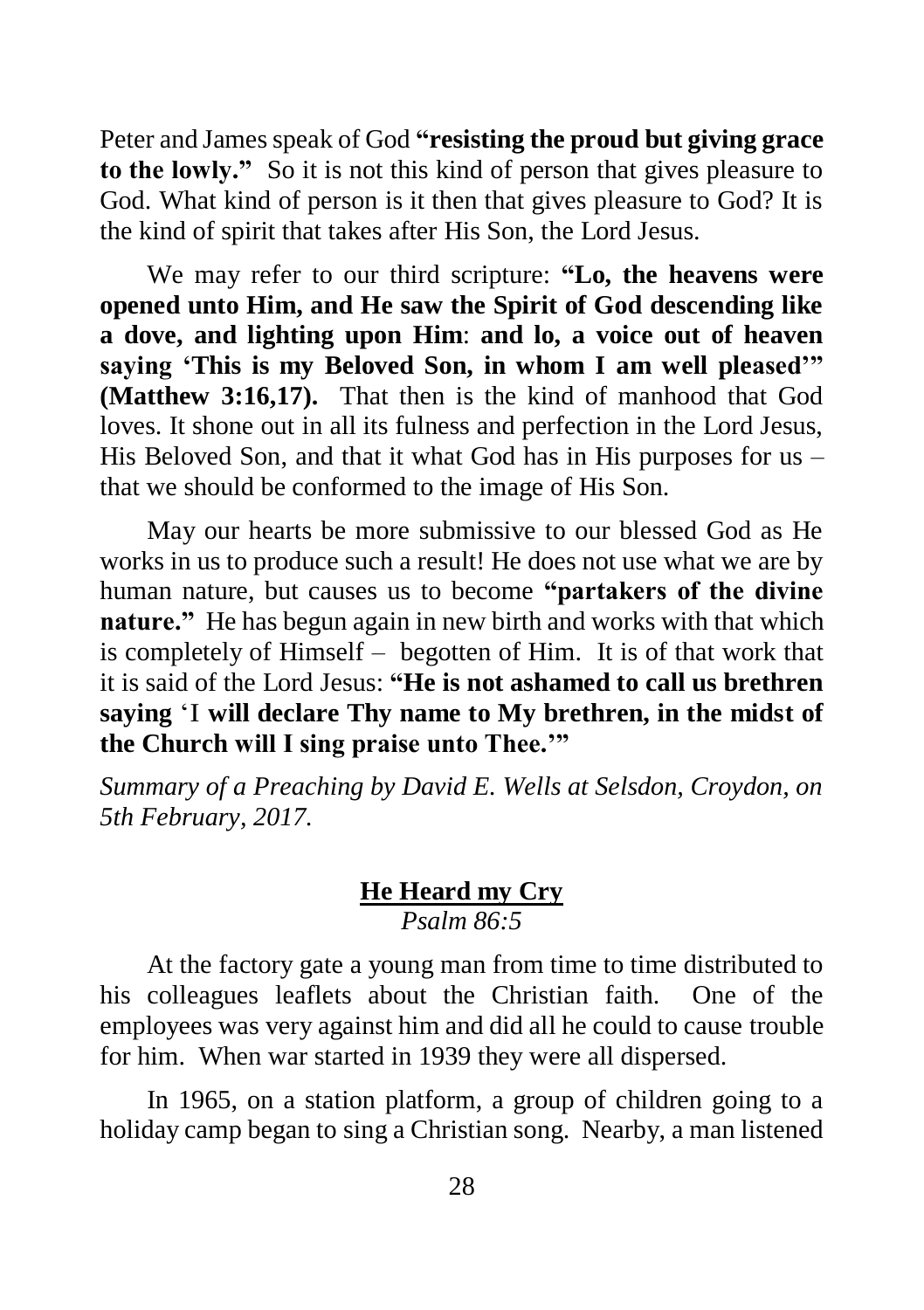to them. Then, approaching them, he turned towards the supervisor and asked him, "Do you recognise me? It is I who caused you such annoyance at the factory, some years back, because of the evangelical tracts that you gave us.

"You know, I was a prisoner of war and I had to work as a woodcutter in very hard conditions. I was so ill-treated that one evening I gathered my things together with the intention of ending my life. But there at the bottom of my bag I put my hand on a bit of paper, dirty and crumpled, where I could read, "Believe on the Lord Jesus, and thou shalt be saved" *(Acts 16:31).* It was a piece of one of your tracts. I cried out immediately, O God, if you exist, give me news of my family!

"Two days later, I was summoned by the warders. I was given a bundle of papers and a packet from the Red Cross. A few months later, I returned home and everyone acknowledged that I was not the same person. I had found the source of true joy; the Lord Jesus Christ was my Saviour, my peace and my hope." *Anon.*

*Translated from an article in "La Bonne Semence" for 04.02.2017.*

#### **POETIC PAGES**

#### **Ittai**

*2 Samuel 15:19-22; John 12:26*

"WHEREFORE goest thou with me?" Said the king disowned – Said the king despised, rejected, Disenthroned.

"Go, return unto thy place, To thy king of yore Here a pilgrim and a stranger, Nothing more.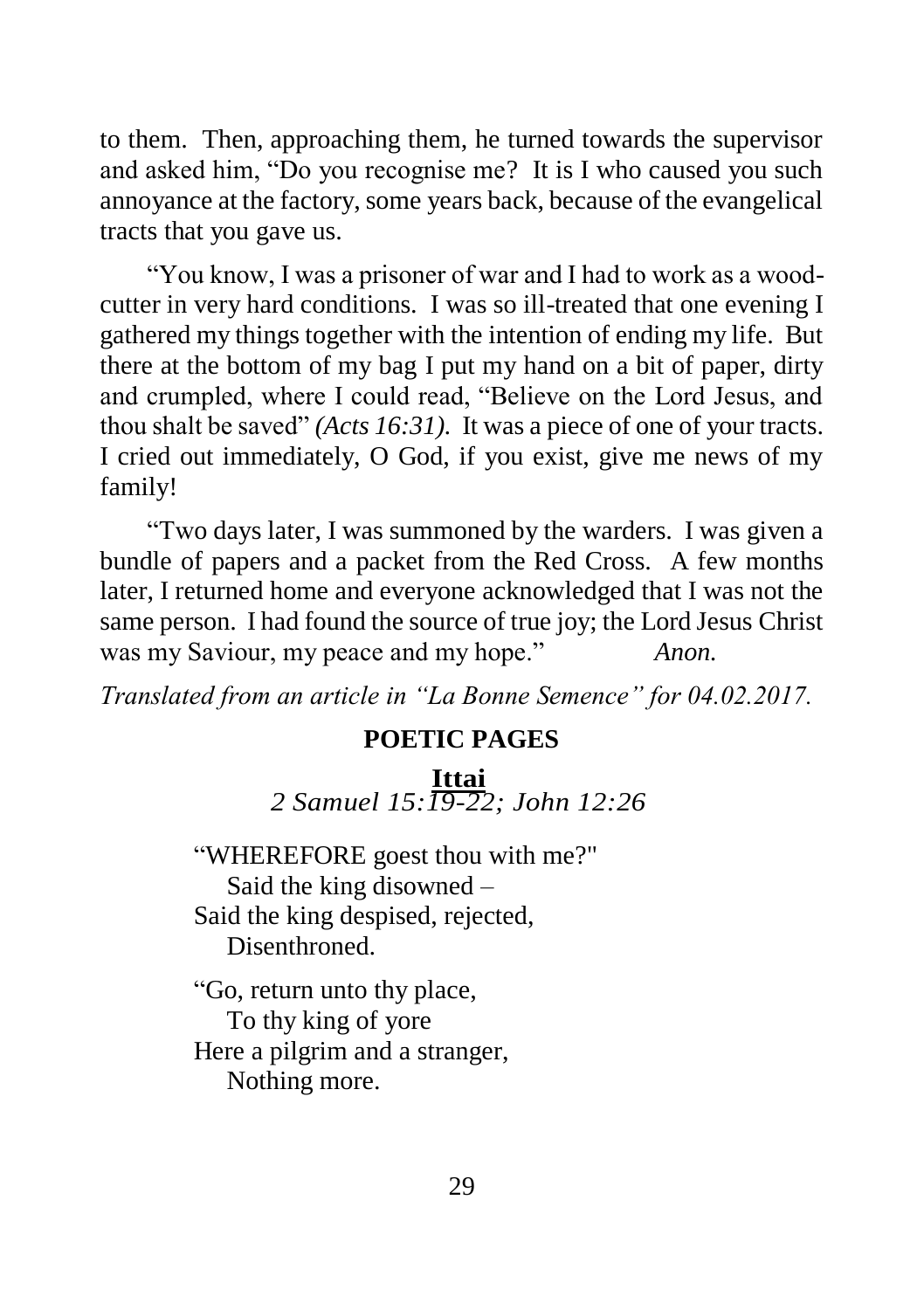"Not for thee the cities fair, Hills of corn and wine, All was portioned ere thou camest – Nought is thine.

"I am driven where I may, Banished from my own – Shame, rejection, I can grant thee, That alone.

"Turn and take thy brethren back, With thy people dwell,

I have loved thee, I, the Outcast; Fare thee well."

Then unto the crownless king, On the Kedron's shore,

All the wilderness before him, Ittai swore,

"As the Lord lives, and the King, Ever lord to me,

Where in death or life he dwelleth, I will be."

"Go, pass over," spake the king, Then passed Ittai o'er; Passed into the place of exile,

From the shore.

He, and all his little ones, Granted by that word, Shame, rejection, homeless wandering With their lord.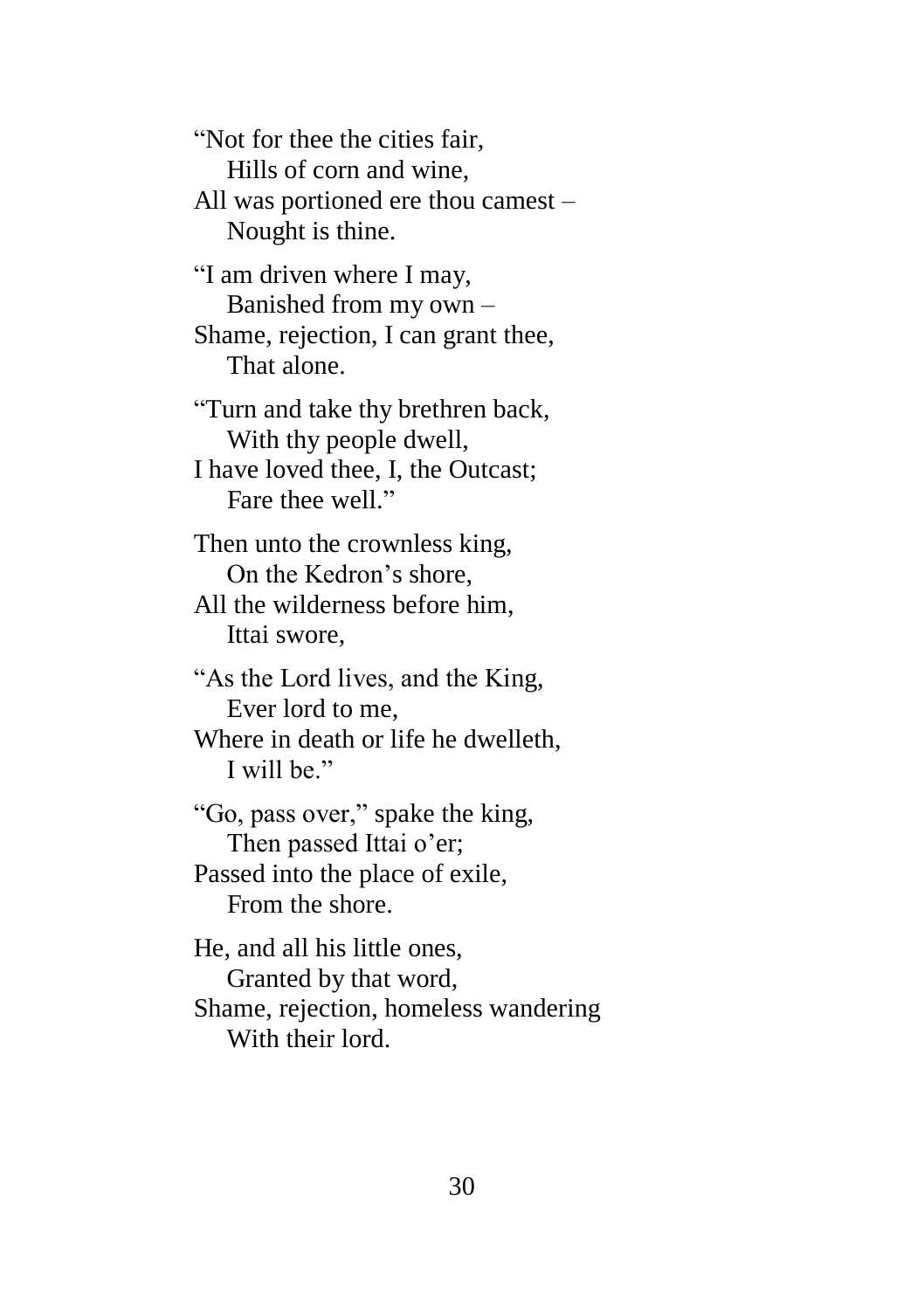"Go – pass over;" words of grace, Spoken, Lord, to me: That in death or life, where Thou art, I might be. Dead, and crucified with Thee, Passed beyond my doom; Sin and law for ever silenced In Thy tomb. Passed beyond the mighty curse, Dead, from sin set free, Not for Thee earth's joy and glitter; Not for me. Dead, the sinner past and gone, Not the sin alone, Living – where Thou art in glory, On the throne. Hidden there with Christ in God, That blest life I share; Christ it is who liveth in me – Liveth *there*. "He who serves Me," spake His lips, "Let him follow Me, Aud where I am, shall My servant Ever he" Follow, where His steps lead on Through the golden street; Far into the depths of glory Track His feet. / *P.T.O.*